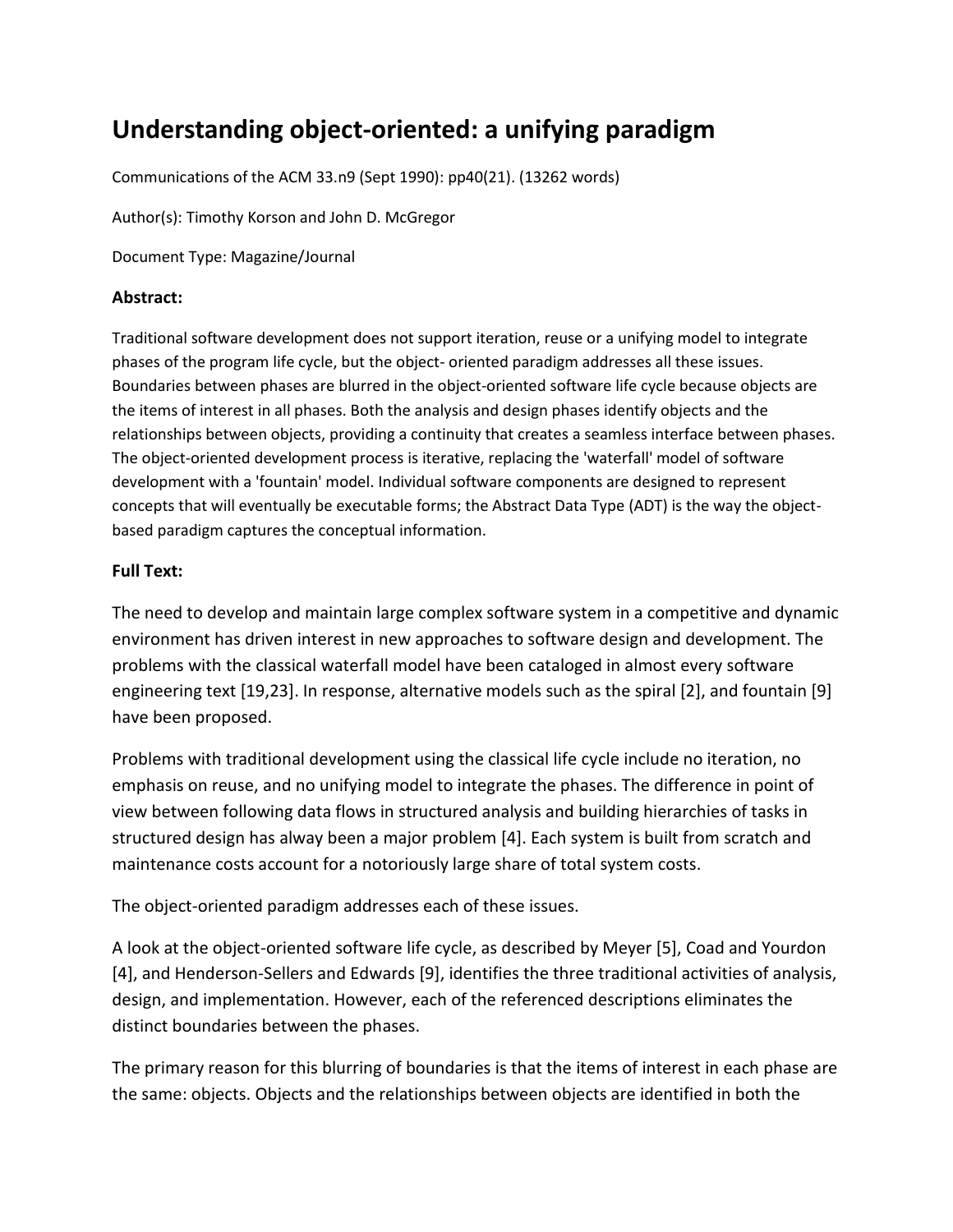analysis and design phases. Objects and relationships identified and documented in the analysis phase serve not only as input to the design phase, but as an initial layer in the design. This continuity provides for a much more seamless interface between the phases. Analysts, designers and programmers are working with a common set of items upon which to build.

A second reason for the blurring of these boundaries is that the object-oriented development process is iterative. Henderson-Sellers and Edwards further refine this idea by replacing the waterfall model of software development with a fountain model. Department reaches a high level only to fall back to a previous level to begin the climb once again.

As an example of the blurring of the traditional boundaries of the life cycle phases, Coad and Yourdon recommend that classification relationships between objects be captured and documented during the object-oriented analysis (OOA) phase. This classification will be directly reflected in the class inheritance structure developed in the design and in the code. This classifications in no way required in order to document the system requirements. In other words, Coad and Yourdon are recommending a traditional design activity in the analysis phase.

The blurring of the traditional design and implementation phases has been fueled by the development of encapsulation and abstraction mechanisms in object-oriented and objectbased languages. For example, Meyer claims [14] that Eiffel is both a design and an implementation language. He goes on to say that software design is sometimes mistakenly viewed as an activity totally secluded from actual implementation. From his point of view, much is to be gained from an approach that integrates both activities within the same conceptual framework.

The object-oriented design paradigm is the next logical step in a progression that has led from a purely procedural approach to an object-based approach and now to the object-oriented approach. The progression has resulted from a gradual shift in point of view in the development process. The procedural design paradigm utilizes functional decomposition to specify the tasks to be completed in order to solve a problem. The object-based approach, typified by the techniques of Yourdon, Jackson and Booch, gives more attention to data specifications than the procedural approach but still utilizes functional decomposition to develop the architecture of a system. The object-oriented approach goes beyond the object-based technique in the emphasis given to data by utilizing the relationships between objects as a fundamental part of the system architecture.

The goal in designing individual software components is to represent a concept in what will eventually be an executable form. The Abstract Data Type (ADT) is the object-based paradigm's technique for capturing this conceptual information. The class is the object-oriented paradigm's conceptual modeling tool. The design pieces resulting from the object-oriented design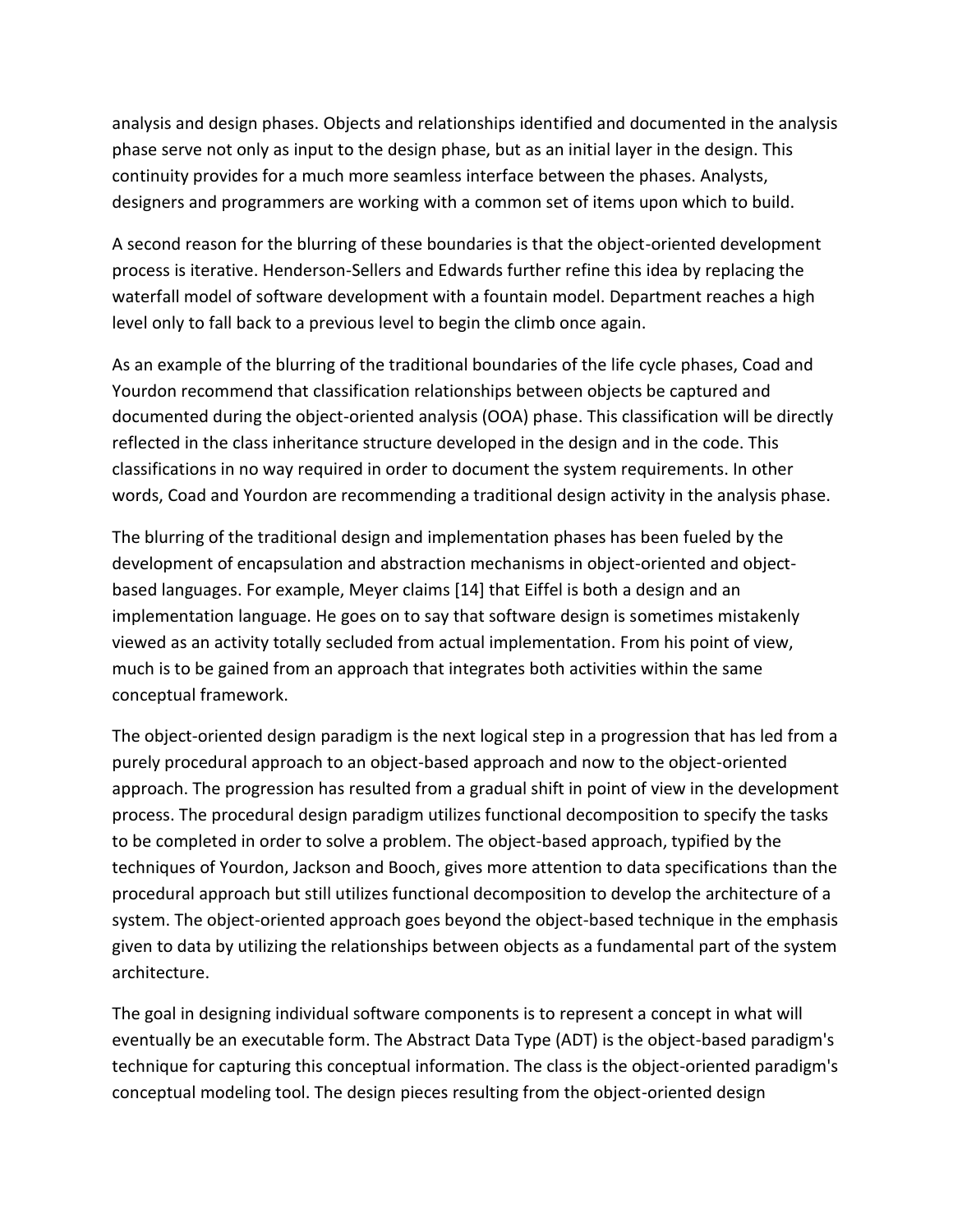technique represent a tighter coupling of data and functionality than traditional ADTs. These artifacts of the design process used in conjunction with a modeling-based decomposition approach yield a paradigm, a technique, which is very natural and flexible. It is natural in the sense that the design pieces are closely identified with the real-world concepts which they model. It is flexible in the sense of quickly adapting to changes in the problem specifications.

Object-oriented remains a term which is interpreted differently by different people. Before presenting an overview of a set of techniques for the design process, we will give our perspective so the reader may judge the techniques in terms of those definitions. Briefly, we adapt Wegner's [27] definition for object-oriented languages to object-oriented design. The pieces of the design are objects which are grouped into classes for specification purposes. In addition to traditional dependencies between data elements, an inheritance relation between classes is used to express specializations and generalizations of the concepts represented by the classes.

As natural and flexible as the object-oriented technique is, it is still possible to produce a bad design when using it. We will consider a number of general design criteria and will discuss how the object-oriented approach assists the designer in meeting these criteria. We will refer to a number of design guidelines developed specifically for the object-oriented design paradigm and will discuss how these properties reinforce the concepts of good design.

The paradigm sprang from language, has matured into design, and has recently moved into analysis. The blurring of boundaries between these phases has led us to include topics in this article that are outside the realm of design, but which we consider important to understanding the design process. Since the paradigm sprang from language, we define the concepts basic to object-oriented programming in the following section.

# Basic Concepts of Object-Oriented Programming

Five general concepts will be discussed in ths section: objects, clases, inheritance, polymorphism, and dynamic binding. The first three concepts appear in high-level design and analysis. The last two are added during low-level design and implementation.

Although these concepts are basic to object-oriented programming, the various object-oriented communities often associate different specifics with each concept. In this section we focus on the basics of the concepts. Later sections elaborate on the possible variations.

Of the five concepts, only one (inheritance) is a unique contribution of the paradigm.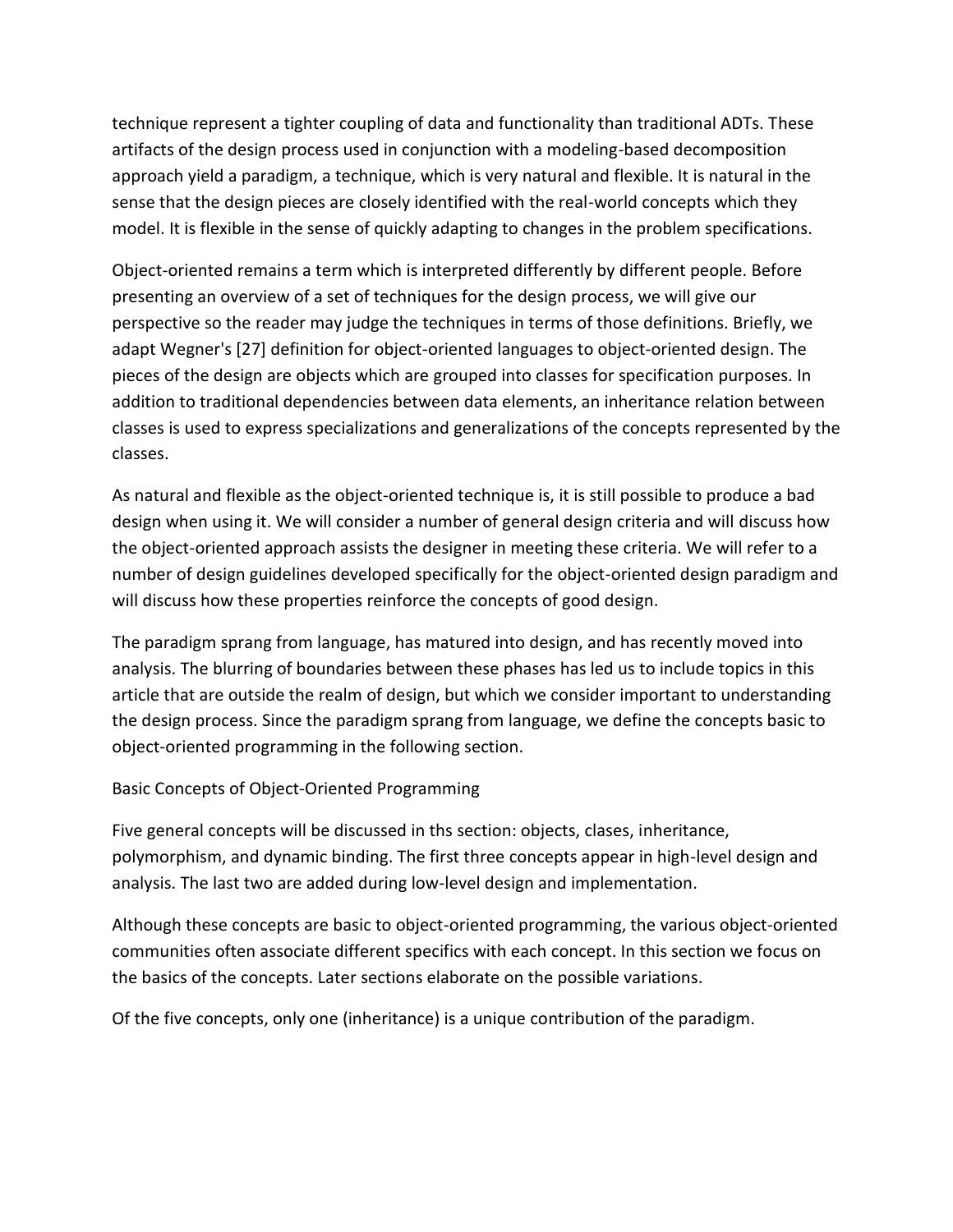It is the blending of inheritance with the other four concepts in specific ways that characterizes object-oriented programming. The paradigm is new enough, however, that there is not universal agreement on how to characterize it. Other definitions can be found in [5, 28].

In the following discussion we introduce and illustrate each of the five concepts using Eiffel syntax and semantics.

Figure 1 shows a group of related classes referred to as a subsystem or a class cluster [14]. This cluster implements all of the types necessary for implementing a simple hierarchical menu system.

# objects

Objects are the basic run-time entities in an object-oriented system. Objects take up space in memory and have an associated address like a record in Pascal or a structure in C.

The arrangement of bits in an object's allocated memory space determines that object's state at any given moment. Associated with every object is a set of procedures and functions that define the meaningful operations on that object. Thus, an object encapsulates both state and behavior.

From a design perspective, objects model the entities in the application domain.

# Classes

A class defines a set of possible objects. From the point of view of a strongly typed language, a class is a construct for implementing a user-defined type. For example, in Figure 2 the variables main menu and sub menu are both type MENU. Execution of the statement Main menu.create dynamically allocates space for the object "Main menu." Subsequent execution of the statement sub\_menu.create dynamically creates a second instance of the MENU class.

Ideally, a class is an implementation of an ADT. This means that the implementation details of the class are private to the class. The public interface of such a class is composed of two kinds of class methods. The first kind consists of accessory functions that return meaningful abstractions about an instance's state. The other kinds of methods are transformation procedures used to move an instance from one valid state to another.

Information-hiding guidelines dictate that all data within a class be private. This is to guarantee that the interface of the class is in fact an abstraction.

Other languages provide a similar construct for creating an ADT. Ada, for example, has the package. A package differs from a class in that a package encapsulates the type but is not the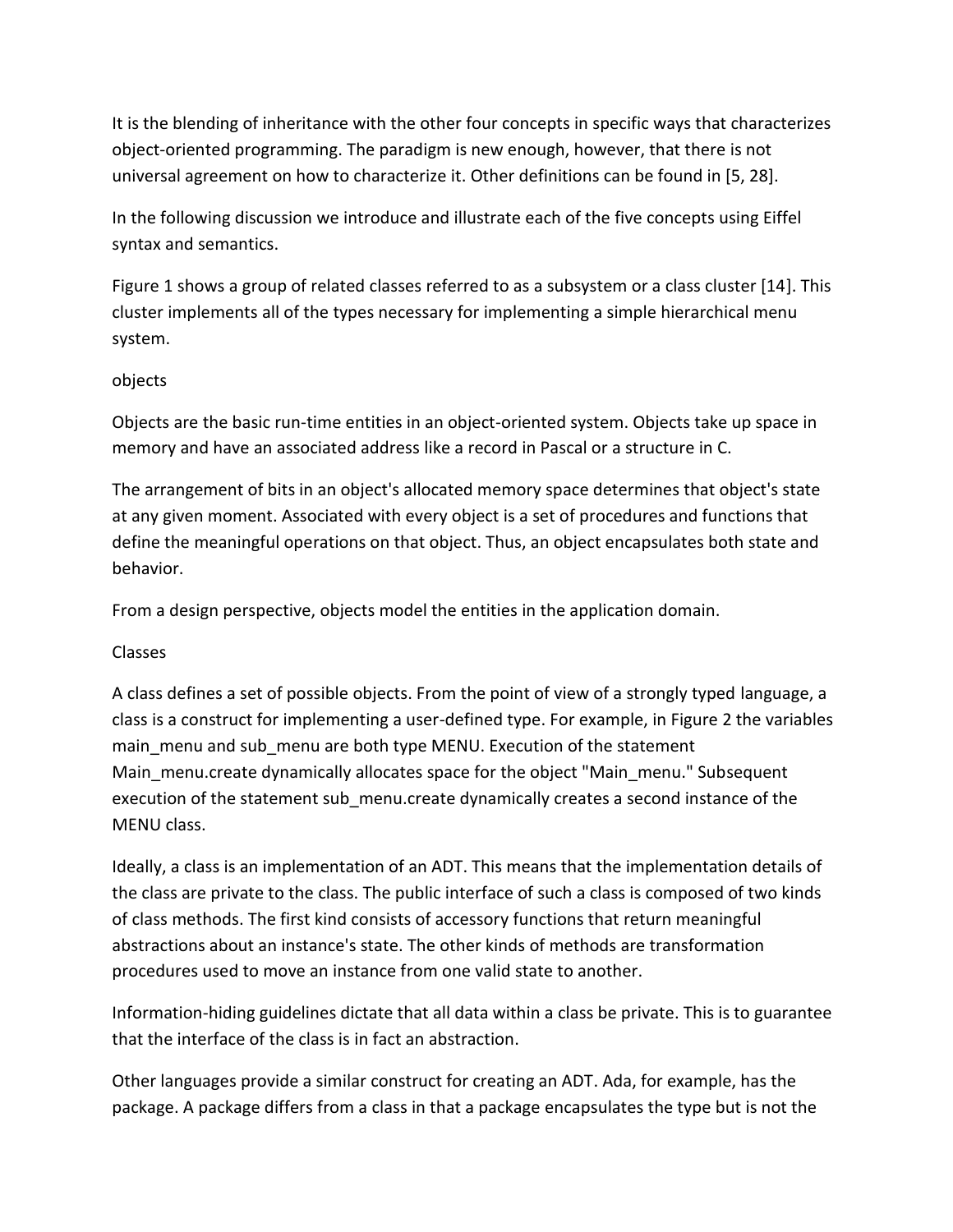type itself. This is an important difference. It results in a weaker connection between state and behavior as well as the syntactic burden of an additional parameter to most of the package's procedures.

Some systems, such as Smalltalk, have run-time class-objects (meta-class objects). By this we mean that for each class in the system there is a corresponding object that stores information about the class as a whole and implements the class-level operations. Such objects are useful for storing dynamic information about the type, such as the number of current instances of the type, and provide an elegant way to implement operations such as class constructors and destructors, or maintain global information specific to the class.

#### Inheritance

Inheritance is a relation between classes that allows for the definition and implementation of one class to be based on that of other existing classes. Instance-based inheritance has also been studied and implemented [21], but we will limit this discussion to traditional class-based inheritance.

Inheritance is the most promising concept we have to help us realize the goal of constructing software systems from reusable parts, rather than hand coding every system from scratch. Procedural abstraction has worked well for some select domains, such as mathematical libraries, but the unit of abstraction is too small, the procedural focus not general enough, and the parameter mechanism too rigid.

Another construct that has been touted as holding a key to reusability is the concept of parameterized types or generics as applied to procedures, and Ada packages. The ability to create libraries of generic procedures and packages is a very useful one that has not been exploited nearly enough and will prove to be a central concept in the future of software development. It, however, is only applicable to strongly typed systems and is not as general a concept as inheritance.

Inheritance not only supports reuse across systems, but it directly facilitates extensibility within a given system. This theme will be elaborated upon throughout the article. We will show that inheritance minimizes the amount of new code needed when adding additional features, and that inheritance coupled with polymorphinism and dynamic binding minimizes the amount of existing code that must be changed when extending a system.

To understand exactly what inheritance is and how it provides the claimed benefits we introduce some basic terminology, elaborate on the inheritance relation, and then illustrate it with a simple example.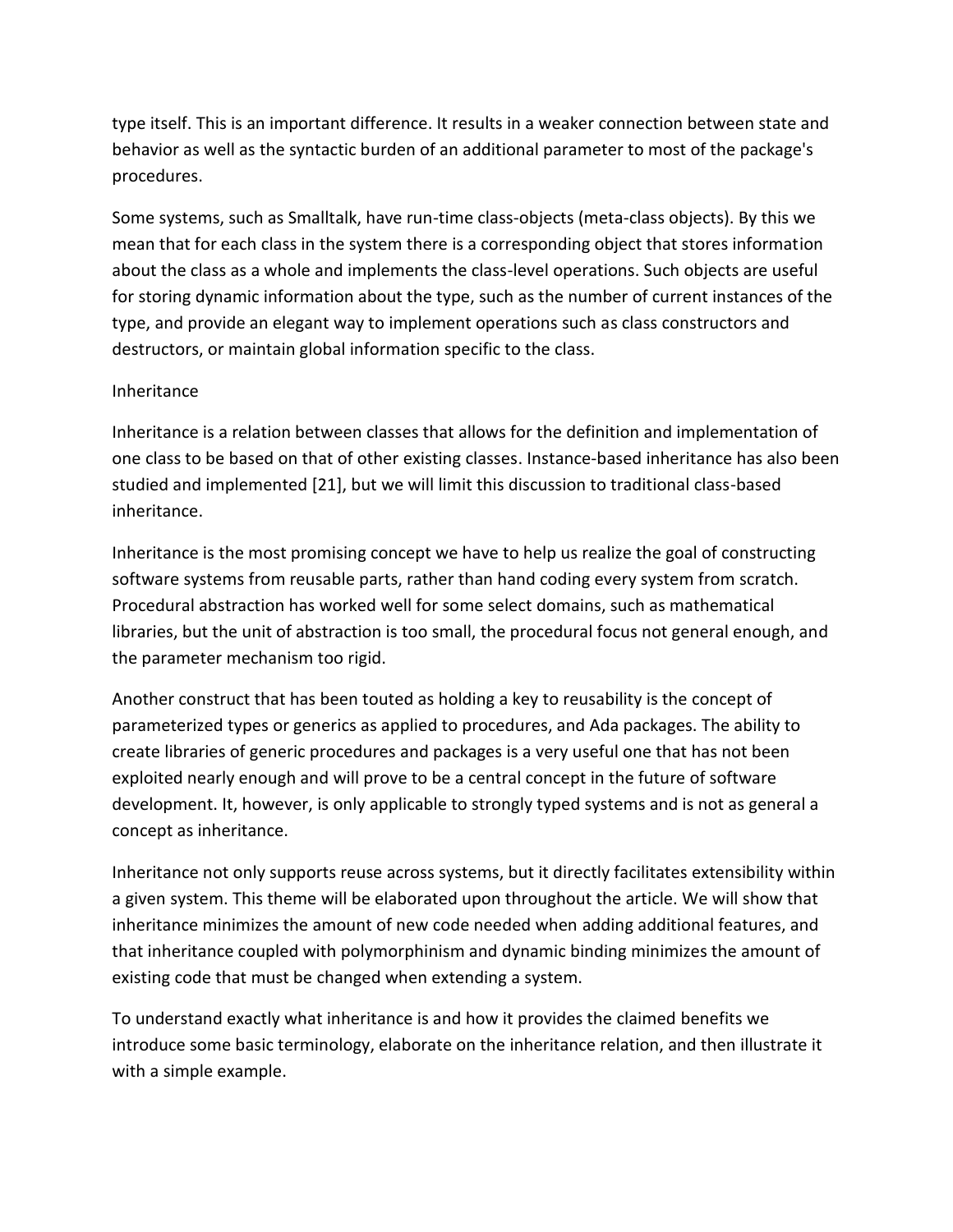When class Y inherits from class X (see Figure 3), we will refer to class Y as a derived class and class X as a base class. In this case, class Y has two parts, a derived part and an incremental part. The derived part is the part inherited from X. The incremental part is the new code, written specifically for Y.

The mapping from the members of X to the derived members of Y is defined by the rules of the language in conjunction with code written by the programmer in class Y. The mapping may be a simple identity in which the derived part of Y is exactly the same as the members of X. This inheritance mapping may however, be much richer than a simple identity.

In general, a feature of X may be renamed, re-implemented, duplicated, voided, have its visibility changed, or under to almost any other kind of transformation as it is mapped from X to Y. As with any language feature, inheritance can be misused. What constitutes the proper use of inheritance is a widely debated topic. We favor a very disciplined use of inheritance.

Each object-oriented language has its own set of allowable inheritance mappings. At the language level, keywords are provided to indicate the kind of mapping desired. Certain kinds of mappings require additional information. For example, if a given member of X is to be reimplemented as it is mapped to Y, the code for reimplementation must be given.

The inheritance relation is often called the "is,a" relation. This is because when a class Y inherits from class X, class Y now has, by inheritance, all the features of X. Thus Y is an X. Y is undoubted more than an X, but in addition to whatever else it may be it is also an X.

Because of this, the inheritance relation is often used to reflect abstraction and structure present in an application domain. A commonly used example domain is from graphics. A rectangle is a special kind of polygon (see Figure 4). This relationship is easily captured by the inheritance relation. When rectangle inherits from polygon, rectangle gets all the features of a polygon. In addition, a polygon is a closed figure and so rectangle also inherits all the features of a closed figure.

Yourdon advised capturing this classification structure explicitly during the analysis phase. If a software system is developed using object-oriented analysis, object-oriented design, and implemented in an object-oriented programming language, then objects and classifications identified during analysis are preserved and enriched during design, and are directly implemented in code. We believe this ability to capture and encapsulate abstraction directly in code represents a major breakthrough in software technology.

At the highest level, all figures in a graphics system have a pixel width and color and the property of being able to be scaled, rotated or drawn. These properties are defined in the root class "Figure." Closed figures have, in addition, a perimeter and an area. Polygon adds the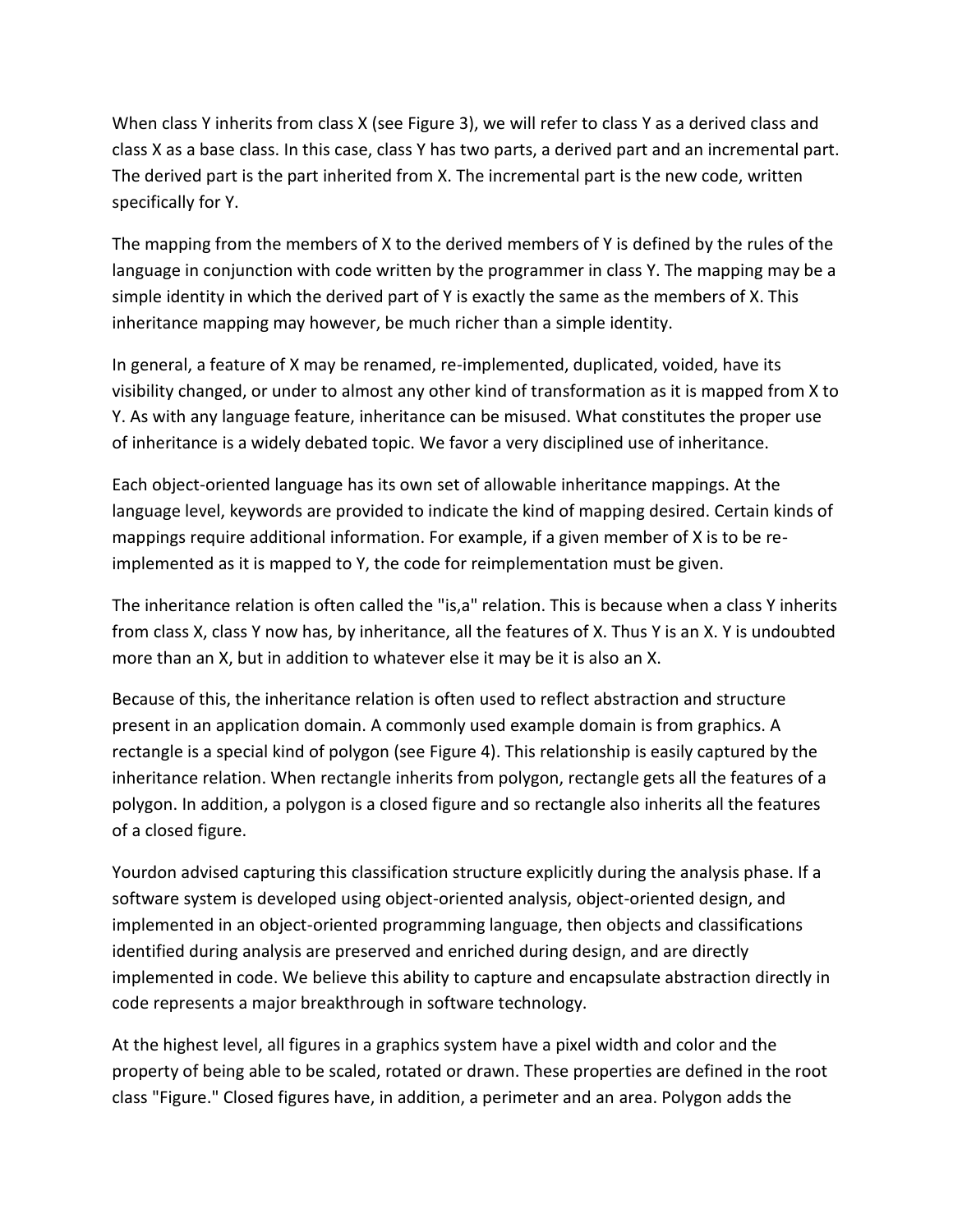attribute "number of sides." Thus, a rectangle has, by inheritance, a pixel width, scaling procedure, calculate\_area function, etc. Some of these features can be inherited as is, others should be modified as they are inherited. The set pixel width as defined in the figure class may be appropriate for rectangles "as is" but the calculate\_area procedure should be redefined to give a more efficient implementation.

In an object-oriented graphics system, inheritance minimizes the incremental effort of adding a new graphics primitive. In the same manner, the object-oriented approach with inheritance facilitates rapid prototyping.

The real appeal and power of the inheritance mechanism is that it allows the programmer to reuse a class that is almost, but not exactly, what he wants, and to tailor the class in a way that does not introduce unwanted side effects into the rest of the class. Furthermore, the object paradigm focuses on identifying and encapsulating commonality in higher level abstractions. If these higher level classes are accumulated in a software repository in would eventually be quite likely that for almost any desired class, a generalization of that class would already exist in the software repository.

# Polymorphism

There are many kinds of polymorphism [3], but in general polymorphism means the ability to take more than one form. In an object-oriented language, a polymorphic reference is one that can, over time, refer to instances of more than one class. Because of this ability to refer to more than one class of object, a polymorphic reference has both a dynamic and a static type associated with it.

The dynamic type of a polymorphic reference may change from instant to instant during the program execution. In strongly typed object-oriented environments, the run-time system keeps all polymorphic references automatically tagged with their dynamic type.

The static type is determined from the declaration of the entity in the program text. It is known at compile time and determines the set of valid types that the object can accept at runtime. This determination is made from an analysis of the inheritance graphs in the system.

The "is a" nature of inheritance is tightly coupled with the idea of polymorphism in a strong typed object-oriented language. The idea is that if Y inherits from X, Y is an X, and therefore anywhere that an instance of X is expected, an instance of Y is allowed.

Figure 5 provides an outline for discussion. After execution of statement 1, the static type of x is X and the dynamic type of x is X. After statement 4, the static type of x is still X but its dynamic type is now Y.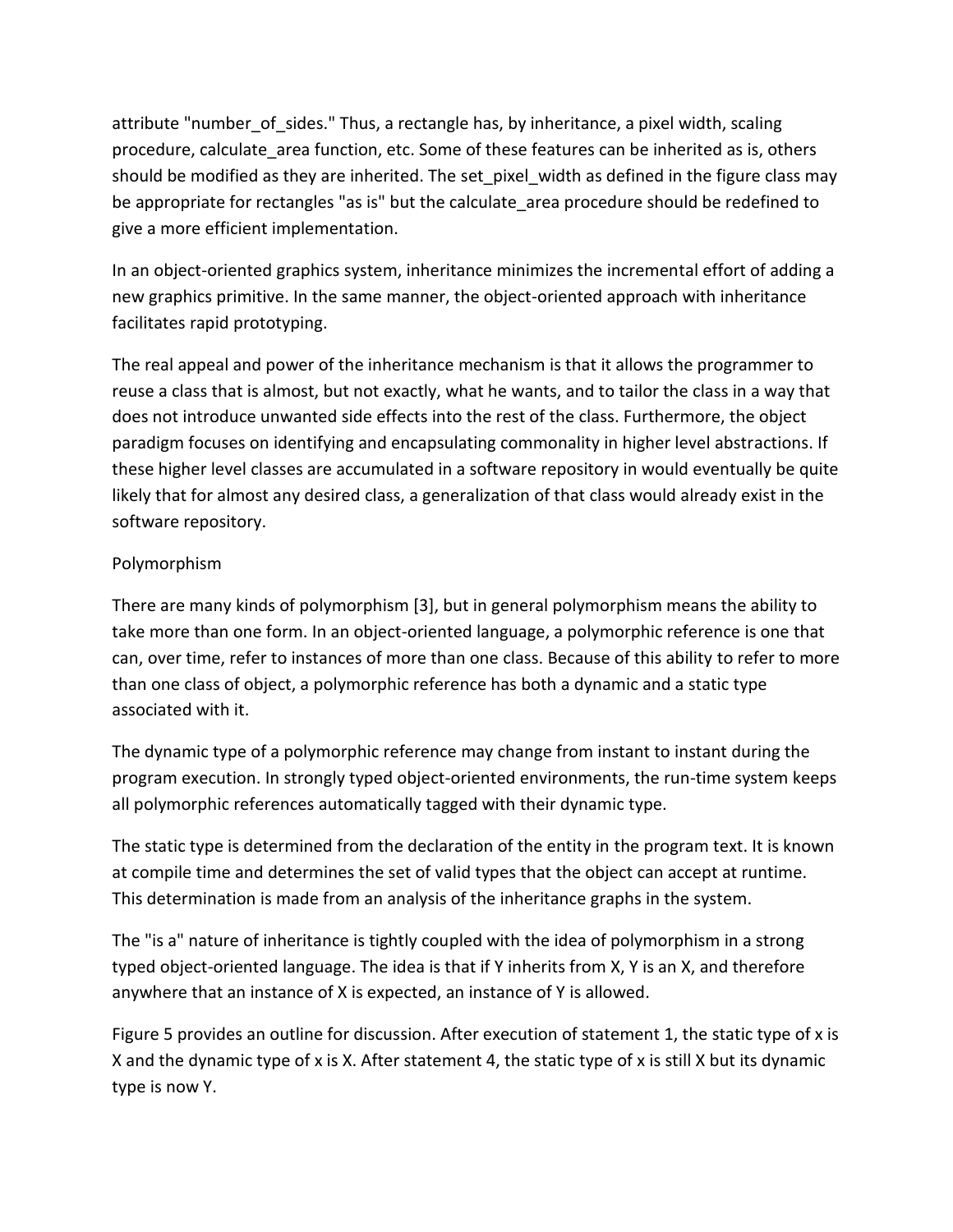A more realistic example will help to clarify the use and importance of this concept. In a graphics system we may want the ability to perform some action (such as scale or rotate) on all currently displayed figures. It would facilitate this operation if a list of all displayed figures were available.

Referring to the inheritance diagram of Figure 4, one can see that the variable "current\_figures: ARRAY [Figure]" provides just what is needed. Since Figure is an ancestor of Circle, the Eiffel type system knows that Circle is a Figure and allows the assignment: current-figures.put(C1:1); {where C1 is an object of type Circle). After this assignment the static type of current figures .item [1] would still be figure, but its dynamic type would be "circle." Likewise, the elements 2...n of the array could be Squares, Lines, or any other graphics primitive.

# Dynamic Binding

The binding referred to in this section is the binding of a procedure call to the code to be executed in response to the call. Dynamic binding means the code associated with a given procedure call is not known until the moment of the call at runtime.

In the object-oriented world, dynamic binding is associated with polymorphism and inheritance in that a procedure call associated with a polymorphic reference may depend on the dynamic type of that reference.

Suppose x is a polymorhic reference whose static type is X, but whose dynamic type may be X or Y. Suppose further that the procedure "do\_it" is an operation defined in X but redefined in Y as a part of the inheritance mapping. The call x.do\_it now depends on the dynamic type of x. If its dynamic type is X, as in statement 3 of Figure 5, the call will be bound to the code defined in class X. If its dynamic type is Y, as in statement 5 of Figure 5, the call will be bound to the code as redefined in class Y.

The graphics example, continued below, will illustrate the usefulness of this concept. In the next section we elaborate on the benefits of this concept relative to extensibility.

Suppose the class "Figure" in Figure 4 contains the procedure "draw" (with perhaps a null implementation). By inheritance, every graphics primitive in Figure 4 will have a procedure draw. The draw algorithm is, however, unique to each graphical shape, and so the draw procedure will be redefined in each class that defines a graphic primitive.

Returning to the polymorphic array of the previous section, one can now see the usefulness of polymorphism combined with dynamic binding. To redraw the entire graphics window the following code would suffice: For i: = 1 to Number of Shapes do current figures.item(i).draw;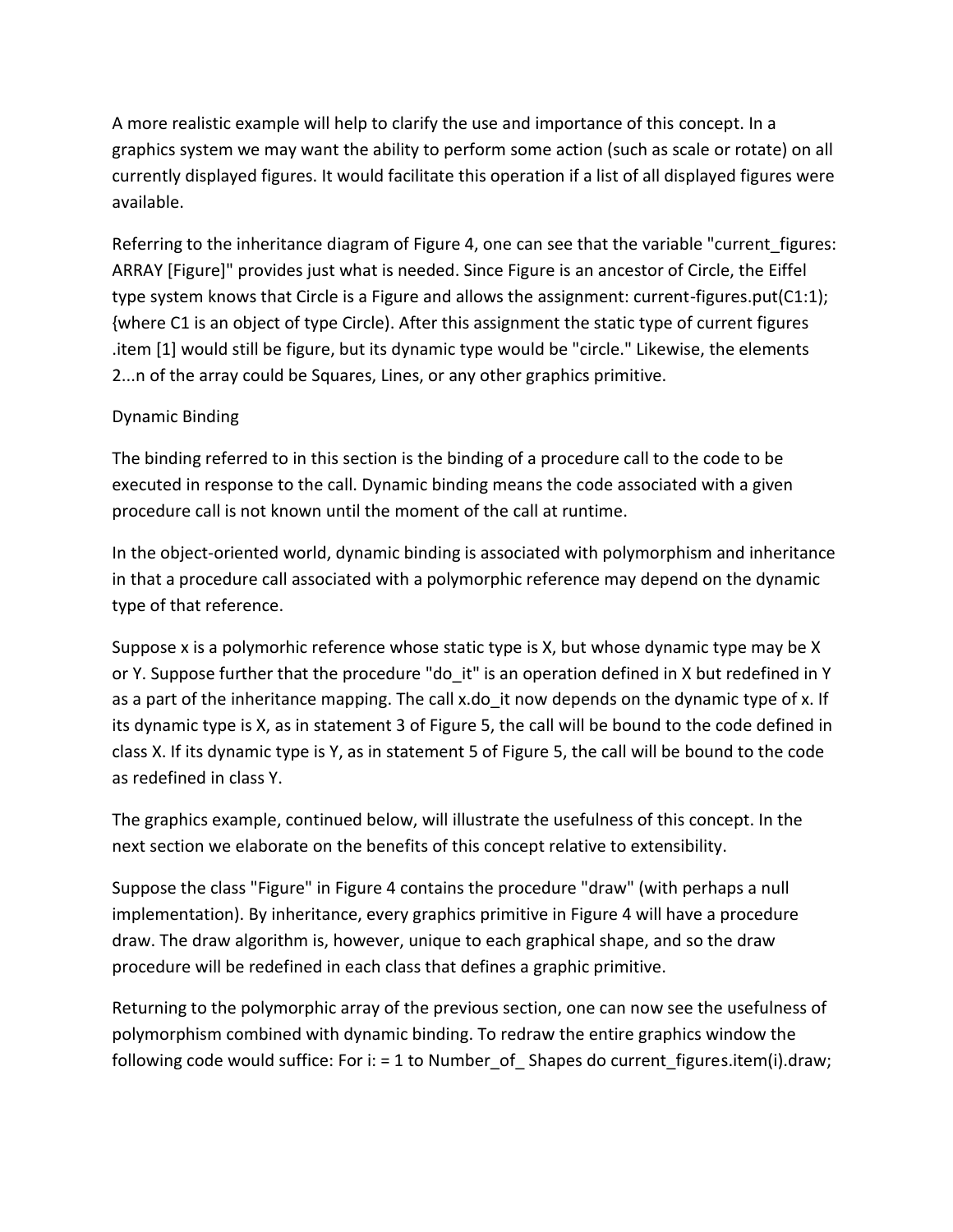At each pass through the loop, the code matching the dynamic type of current figure.item(i) will be called. Note that if additional kinds of shapes are added to the system, this code segment remains unchanged. Contrast the resulting simplicity and extensibility as compared with a traditional case statement design.

#### Basic Design Concepts

This section presents the fundamentals of the object-oriented design phase of the objectoriented software life cycle. For a reference point object-oriented design is compared to the procedural design paradigm (top-down functional decomposition). The designs produced using the object-oriented paradigm are measured against a set of qualities of well-designed software.

# A Different Point of View

Most computer professionals know the syntax of several programming languages. Most know several diagramming techniques for representing design details. Yet most know only one approach to system design. It is perhaps harder to learn a new system development technique than it is to learn a new language. This is because learning a language involves memorizing a few keywords and their valid arrangements while learning a new system development technique requires a fundamental change in our way of thinking.

A design paradigm is characterized by its view of the decomposition process. The procedural paradigm takes a task-oriented point of view, which begins its support for the design process when a solution to the target problem is proposed. The proposed solution is decomposed by breaking it into a sequence of tasks. These tasks form the basic building blocks for a procedural application. Information developed as part of the analysis process serves as input into the design phase but it is in a different terminology and represents a different perspective from the design phase. For this reason, the traditional view of an application life cycle includes what may be an unnecessary boundary between analysis and design. This boundary results from a shift from the problem domain in analysis to the solution domain in design.

The object-oriented design paradigm takes a modeling point of view. The analysis and design phases of the traditional life cycle, while remaining distinctly separate activities in the objectoriented life cycle, work together closely to develop a model of the problem domain. The model is constructed by viewing the problem domain as a set of interacting entities. The softwarebased models of entities and the relationships between them are assembled to form the basic architecture of the application. The information developed in the analysis phase becomes an integral part of the design rather than simply providing input into the phase. This smooth transition is facilitated by the homogeneity of the "pieces" being used by each process. As discussed in Coad and Yourdon [4] this homogeneity is in stark contrast to the difference in point of view between Structured Analysis and Structured Design.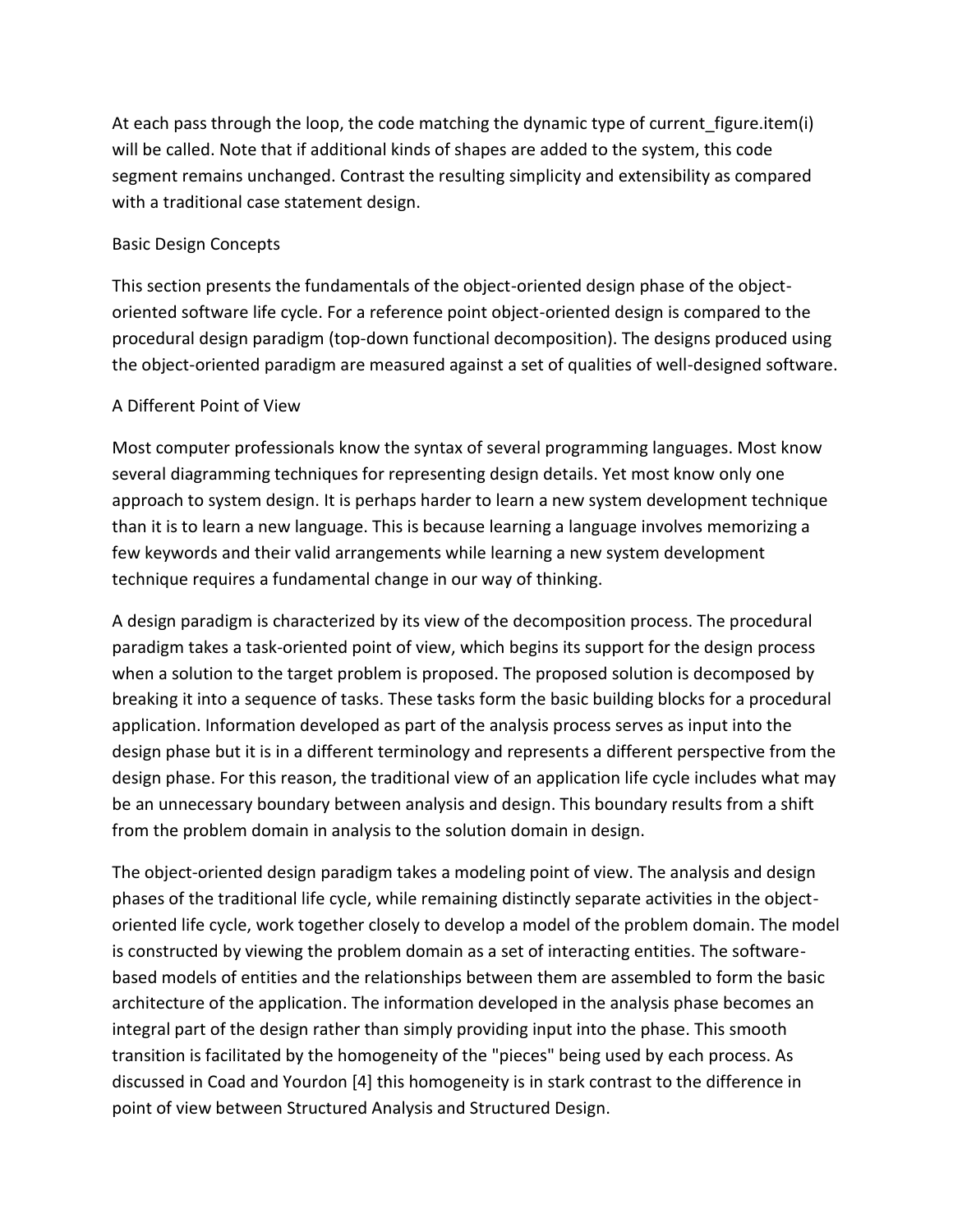The pieces produced by the procedural design paradigm are procedures that perform tasks. These pieces are artifacts of the design process and relate to the proposed solution. The pieces produced by the object-oriented paradigm are entity descriptions, classes. Many of these descriptions can be related back directly to the original problem. Although many of the classes do not represent physical objects, they are conceptual entities which can be stated in the terminology of the problem domain.

#### An Example for Comparison

Consider an example that will illustrate the different points of view of the procedural and object-oriented paradigms. Figure 6 presents an abbreviated statement of requirements for a software system which would control the traffic lights at the intersection of two streets. The application would have software interfaces to the hardware pieces like the car sensors and the traffic lights.

The procedural paradigm approaches the development of the traffic intersection control system by considering the sequence of tasks that must be performed. A functional decomposition of the proposed solution provides a set of tasks such as those in Figure 7. This hierarchy chart illustrates the process of step-wise refinement. Each layer in the hierarchy represents the identification of more detailed functionality. The tasks are sequenced by reading from left to right across the chart.

The object-oriented paradigm approaches systems development by identifying the entities that are present in the problem. The physical entities involved in this problem include the sensors, traffic lights, and the controller. The paradigm is not limited to physical entities. For this problem, one non-physical entity that can be identified is a "lane" entity. This entity associates a sensor with a particular traffic light. The lane entity bridges between the problem domain and the solution domain. It is named and discussed in the terminology of the problem, but may arise either through viewing the problem or the implementation of the controller which must have information about which light is associated with which sensor.

Abstractions of the entries will become the classes that form the foundation of the system. The specifications for these classes will supplement the information from the traditional requirements document. The object-oriented requirements document uses objects and classification to blend traditional analysis information about the required systems functionality with descriptions of the objects it manipulates. The systems specifications are useful to both the designers and users.

To the latter because the descriptions are not pieces of a solution but pieces of the problem.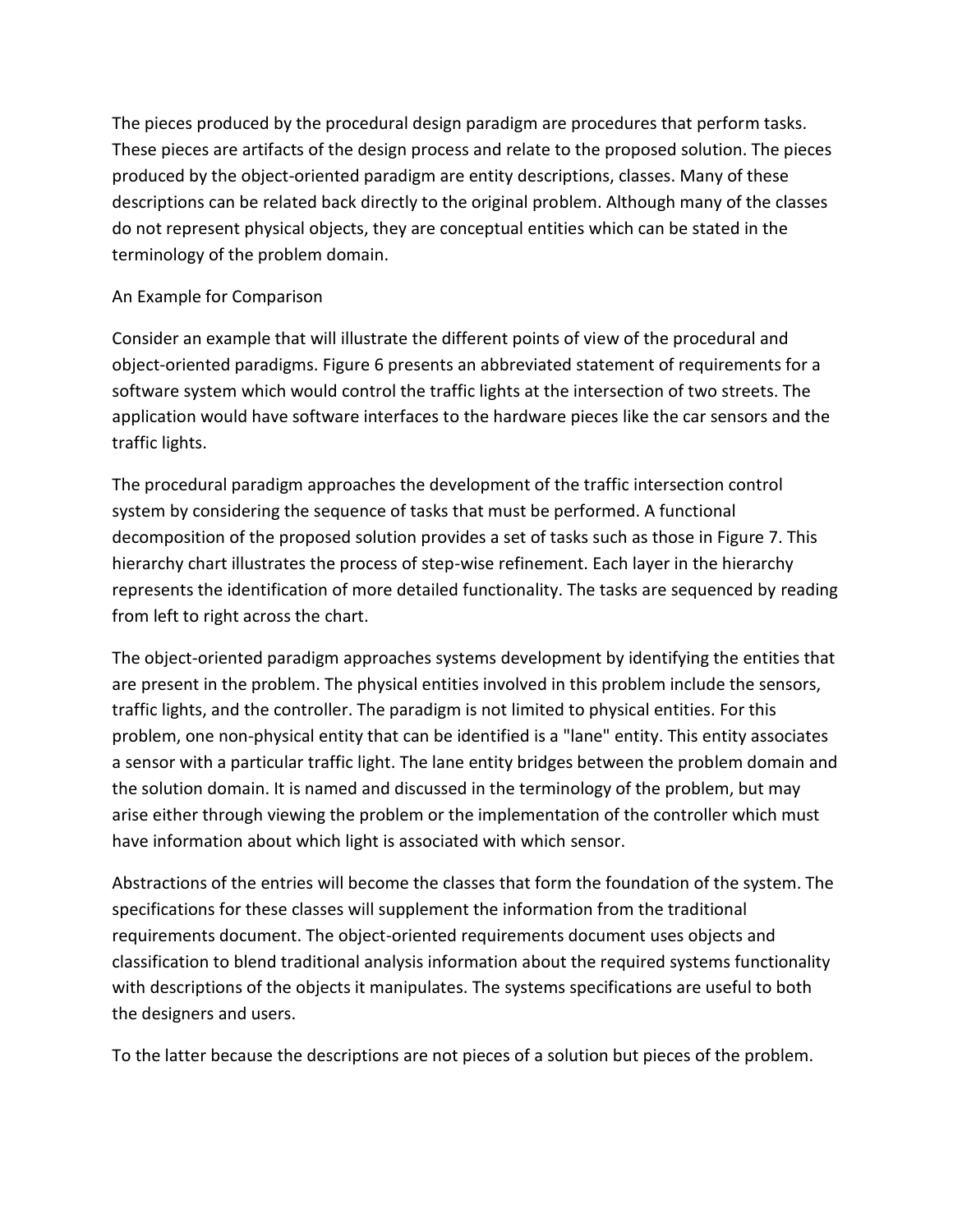To the former because the design will retain and build directly upon the objects identified during analysis, and this facilities communication between users and designers since users are better able to relate to the problem than to the computer-based solution to that problem.

The entities identified above and several others are illustrated in Figure 8. This figure uses an entity-relationship diagram to present the entities and the relationships between them. The diagram is the representation of a semantic data model of the problem. A semantic data model is so named because it allows representation of a broader range of information than other data models such as the relational model. Peckham and Maryanski [8] provide a survey of several semantic data models. Other techniques have been proposed for capturing this information (e.g., Wirfs-Brock [28]).

A comparison of the information in Figures 7 and 8 illustrates the difference in points of view of the two paradigms. Neither technique concentrates on one type of abstraction to the exclusion of all others. The procedural paradigm, while giving priority to procedural abstraction, must consider the structures necessary for data representation at some level in the design process. Likewise, the object-oriented paradigm may use functional decomposition in designing the operators needed to manipulate an object.

The object model supports the complete software development life cycle. Beginning in the requirements phase, objects are identified. By developing specifications of the entities found in the problem domain a clear and well-organized statement of the problem is actually built into the application. These objects form a high-level layer of definitions that are written in the terminology of the problem domain. During the refinement of the definitions and the implementation of the application entities, other entities, or classes, are identified. Figure 9 illustrates the layers of object specifications that result from this process.

The object-oriented analysis and the object-oriented design phases work more closely together because of the commonality of the object model. In one phase the analyst identifies problem domain objects while in the next phase, the designer specifies additional objects necessary for a specific computer-based solution. The design process is repeated for these implementationlevel objects. The position of object-oriented design in the software development process is further detailed in the paper by Henderson-Sellers [9] appearing in this special issue.

#### entities

Object-oriented design is first concerned with entities--things. These things may be tangible objects such as traffic lights, chairs, or airplanes. The entities may be abstract concepts such as roles, interactions, or incidents. For example, an airplane and a pilot are tangible objects but these two entities may be bound together by the incident of a flight. The flight is also an entity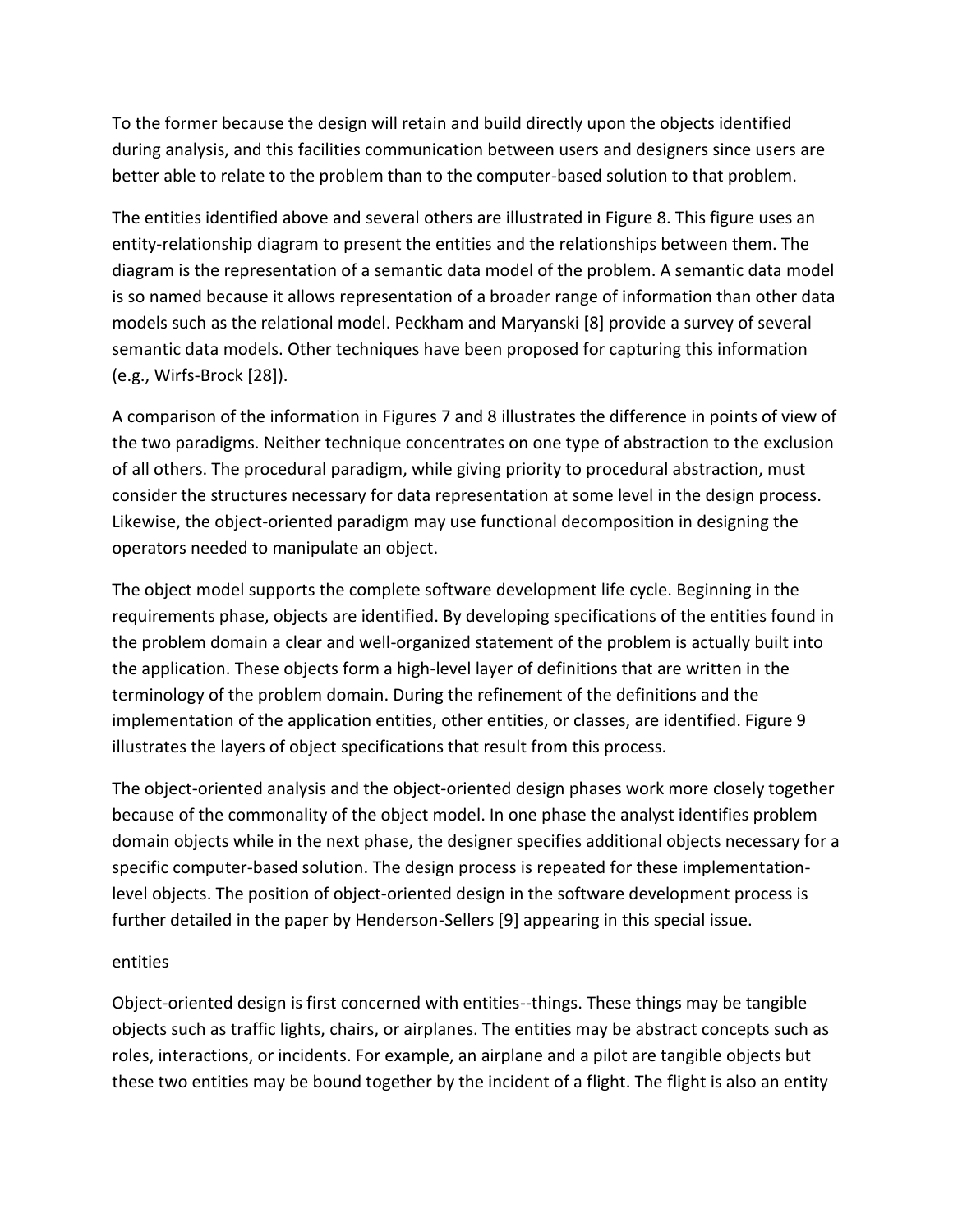which has a state that describes the particular airplane and the particular pilot as well as passengers, cargo, etc.

#### Relationships

The relationships between entities are the incarnations that occur between objects in the problem space. A pilot flies an airplane. Flies is one relationship between pilot and plane. This relationship is an application-level relationship and is expressed in the terminology of the problem. Two entities may have more than one relationship between them. The pilot is in command of the airplane. An entity may have relationships with several other entities. The pilot is\_employed\_by the airplane.

An important design relationship in the object-oriented paradigm is the inheritance relation. In order to describe a class of pilots, the designer might wish to begin with the description of class person. Using the inheritance mechanism, all the behavior and attributes of a person would be added to the pilot class definition. Linking two classes via the inheritance relationship means that future improvements to the person class will become improvements to the pilot class automatically.

A second design relationship in the object-oriented paradigm is the component relation. The description of person probably includes a name attribute. This attribute can be provided by declaring an instance of the string class in the definition of person. This instance of string is a component of the person class definition.

The distinction between these two relationships is an important one. Inheritance represents a specialization of the existing definition. That is, a pilot is a special kind of person, one who flies planes, but is still a person. A component is used to provide a service in the implementation of a class. A person is not a special kind of string. The instance of string is used to represent an attribute of person, not to define what a person is. The characteristics of a person become part of the characteristics of a pilot when added by inheritance, while the characteristics of a string are hidden in the implementation of a person.

# Complete Data Model

Object-oriented design has two separate components which must be blended in the development of an application: class design and application design. Class design is "wrapped inside" of application design. The design of an application includes the identification of the kinds of entities in the problem domain plus those specific to implementing the solution such as menu systems or pointing devices. Each kind of entity leads to a class description which should be a complete model of one concept. Once these descriptions have been developed, the application can be designed. The application is developed by connecting instances of the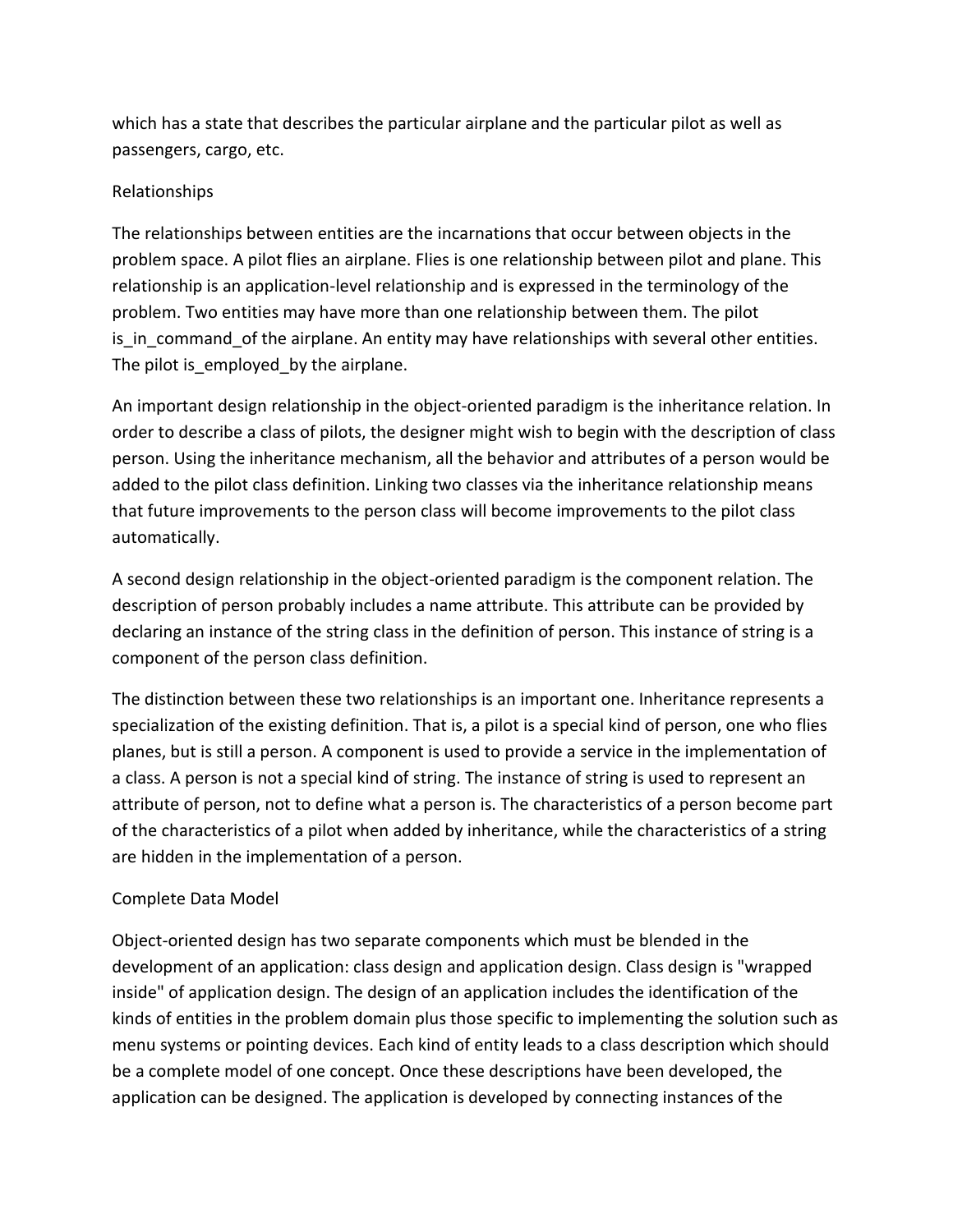classes--modeling the real world so that they interact with each other resulting in a problem solution.

The class descriptions include three parts: definitions of attributes, description of the class interface, and the set of valid transitions between the possible states for an instance of the class. Consider the design of a stack class. Figure 10 shows the three parts of the class design. Part (a) of the figure shows that the data attributes for the stack class include a data store for the items contained in the stack and some means of locating the top, or visible, item in the stack. Part (b) gives the public interface of the class. Part (c) uses a state diagram to illustrate the sequence of valid states for the class. This diagram not only provides information about the states of the class, it provides constraints on the sequence of use of the operators from the class interface.

The pattern of interaction between instances of the classes provides the structure of the application. These interactions are models of the relationships between the classes. These relationships are modeled in one of several ways but they all involve messages. A message is a communication between two objects. The messaging may be either synchronous or asynchronous depending upon the execution model chosen. An object may send a message to any other object whose identity is available. The message can correspond to any operator in the public interface of the receiving object. The receiving object may be an object at the same design level or it may be one that is declared as part of the implementation of the sending object.

Semantic data modeling provides support for developing a complete data model of an application which incorporates both high-level application relationships and low-level class definition relationships. Figure 11 provides an entity-relationship diagram that illustrates the pieces of the pilot/plane application used above. All the entities and the relationships between them can be captured in this one model.

Thus, the development of an object-oriented application is a blend of class description and application configuration. Much of the process is guided by the real-world problem domain rather than our view of the problem solution. This results in an application design that, at a high level, contains a model of the problem domain. The application design process begins at a top level and proceeds through class identification to a low level and then moves upward as lowlevel classes are designed based on lower-level definitions.

# Support for Good Design

Modularity. The object-oriented paradigm provides natural support for decomposing a system into modules. In this paradigm classes are the modules. This means that not only does the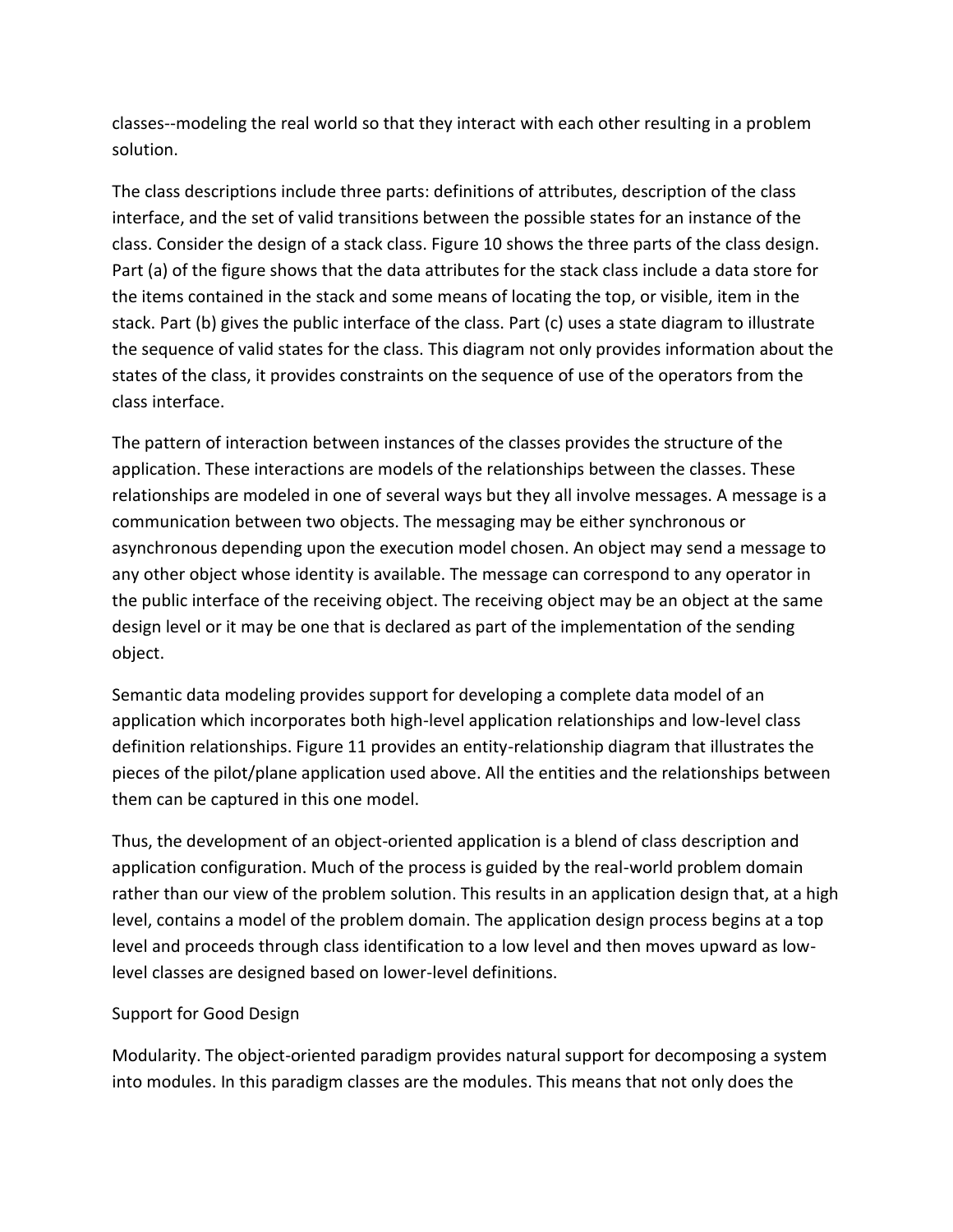design process support modularity, but the implementation process supports it as well through the class definition. Figure 12 illustrates a class definition for the pilot class.

Classes as module represent a fine-grained approach to system composition. Others have proposed a more coarse-grained approach. Meyer [15] defines a cluster as a set of classes that are conceptually related. This cluster of classes is a natural grouping to consider because an application, which includes a class representation of a concept, will usually need to include instances of a set of classes in order to fully implement the concept. Wirfs-Brock [29] defines a subsystem grouping and the work of Johnson, reported in the Wirfs-Brock article describes frameworks as other approaches to grouping classes. These groupings collect classes which as a group form an abstraction. For example, the concept of a linked list might be represented by three classes: a class that is the list itself; a class that describes the links; and a class that defines iterators for the list. Individually the classes are not very useful but together they provide the designer with a commonly used abstraction.

Information Hiding. The class construct supports information hiding through the separation of the class interface and the class implementation. The separation allows the class interface (i.e., specification) to be mapped to several different implementations. It also allows much maintenance activity to be hidden from users of the class.

This separation is in parallel to the design activity of separating the behavior of an object from the attributes of the object. The operators in the public interface represent the possible behaviors of the object. One of the responsibilities of these operators is to provide for the controlled access to the attributes of the object. The representation of these attributes and the corresponding implementation of the operators should be hidden from users of the class.

Figure 12 illustrates a usual division between public interface and private implementation. The interface operator tell age hides the fact that the operator uses the person's date of birth and the system date as the basis for answering the request. In this case, the object's attribute age has been mapped to a representation using date of birth and associated operators to calculate current age.

Weak Coupling. Classes are designed as collections of data and the set of allowable operations on that data. Therefore, the interface operators of a class are inward-looking in the sense that they are intended to access or modify the internal data of the class. This leads to fewer connections between classes.

Interactions between classes come from two sources. The component relationship discussed previously results in a coupling between the two classes. If an instance of class A is declared within the implementation of class B, then instances of class B contain an instance of class A in their implementation. Operators of class B send messages to (invoke the interface operators of)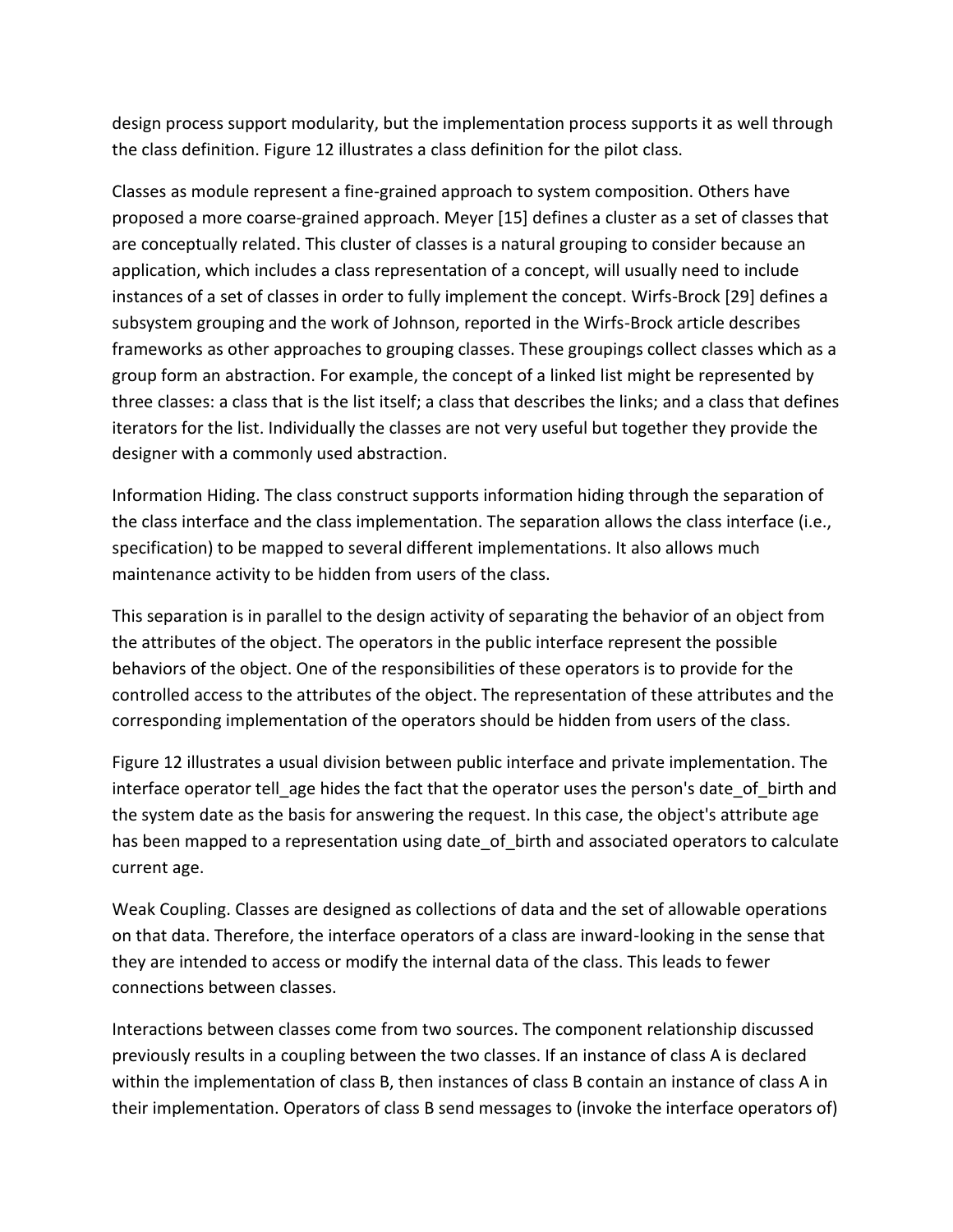the instance of class A. In Figure 12, the name attribute is an instance of the string class. Person's print\_name operator would carry out its task by sending a message to the name instance to print.

Interface functions of a class may take as parameters instances of another class. This coupling assumes the instance parameter will either provide information for the operation of that function or the instance will be modified by having one of its interface functions invoked.

Strong Cohesion. A class is a naturally cohesive module because it is a model of some entity. Object-oriented style guidelines require that for a function to be a member of a class it must either access or modify data defined within the class.

The inheritance mechanism could be viewed as weakening the cohesion of the module. The data and functions inherited from another class form a natural group separate from those data values and functions defined within the new class. However, the ultimate test of cohesion is met by the fact that all these pieces are brought together to represent one concept.

Abstraction. Liskov and Guttag [12] present two methods of abstraction: abstraction by specification and abstraction by parameterization. Object-oriented languages support both of these methods to varying degrees.

Abstraction by specification abstracts the specification of an entity from its implementation. This type of abstraction is supported by virtually every object-oriented language. The public interface of a class constitutes the specification of that class. The interface specifies the legitimate operators of the data contained in instances of the class. In most object-oriented languages, the implementation of these operators and the exact representation of the class's data elements are hidden from access if not from the view of those outside the class definition.

Abstraction by parameterization abstracts the type of data to be manipulated from the specification of how it is to be manipulated. This type of abstraction is supported by most object-oriented languages at the operator level but by only a few languages at the class level. Eiffel, for example, allows a class definition to be parameterized. Consider the definition of a stack class. The class can be totally specified without regard to the type of the items to be "stacked." The type of the items can be identified at compile time through the use of a parameter. Figure 13 shows a parameterized class definition in Eiffel syntax. This type of abstraction is only of interest in a typed-language environment.

Extensibility. The object-oriented paradigm produces designs that are easily extended. The inheritance mechanism supports extending designs in two ways. First, the inheritance relation facilitates the reuse of existing definitions to ease the development of new definitions. As the inheritance structure becomes progressively deeper, the amount of specification and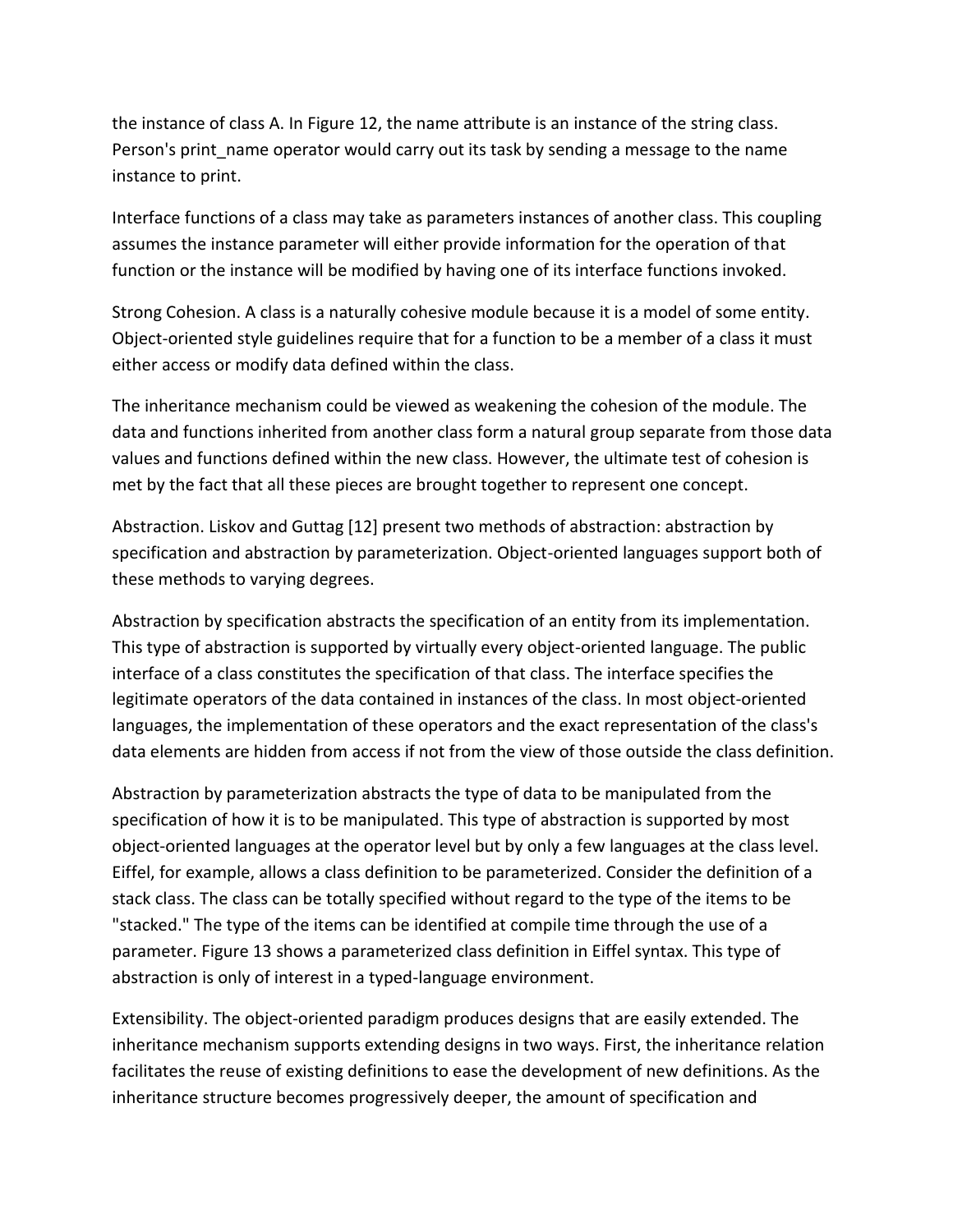implementation inherited by a new class definition grows. This usually means that as the inheritance structure grows, the amount of effort to develop a new class decreases.

Second, the polymorphic property of the typing system in object-oriented languages also supports extensible designs. Figure 14 shows a simple inheritance hierarchy. Consider the operator x, shown in Figure 15, that takes an instance of class A as a parameter. The polymorphic behavior of object-oriented typing systems allows the substitution of instances of classes B, C, D, E, or F as the actual argument to operator x.

This polymorphic property supports the extension of existing systems in the following way. Assume further analysis reveals another specialization, G, would provide the new feature needed by the current application. Instances of this new class can be used as actual arguments to operator x even though the class G had not been thought of before the x operator was designed. Thus a new feature is added with little or no modification to the remainder of the application.

Integratable. The object-oriented design process produces designs which facilitate the integration of individual pieces into complete designs. The narrow clearly defined interface of a class supports integration with other software components. The set of allowable operations and their required parameters are easy to identify. The narrow interface corresponds naturally to the observable behaviors of the real-world entity modeled by the class. The interfacing of two classes then is a model of the natural interactions of the two entities.

Objects are also very integratable at the implementation level. The encapsulation provided by a class hides the implementation details from the remainder of the system. The hiding of data declarations, function-naming conventions, and complex control flows prevents interactions. Thus, integration of prewritten components is much less likely to require modification of existing code in either component.

# Support for Reuse

The object-oriented paradigm combines design techniques and language features to provide strong support for reuse of software modules. The reuse comes in a variety of forms. Some of the reuse in the object-oriented paradigm is much the same as that in the procedural paradigm but the object-oriented paradigm adds an additional type of reuse.

Every time an instance of a class is created, reuse occurs. This is similar to the declaration of a variable of a specific type. The major difference is that the resulting class instance is a much more complex structure than a simple variable. An instance of a class provides a combination of data structures and operators on those data structures. Declaring the instance of the string class to represent the name attribute in the pilot class is an example of this type of reuse. Using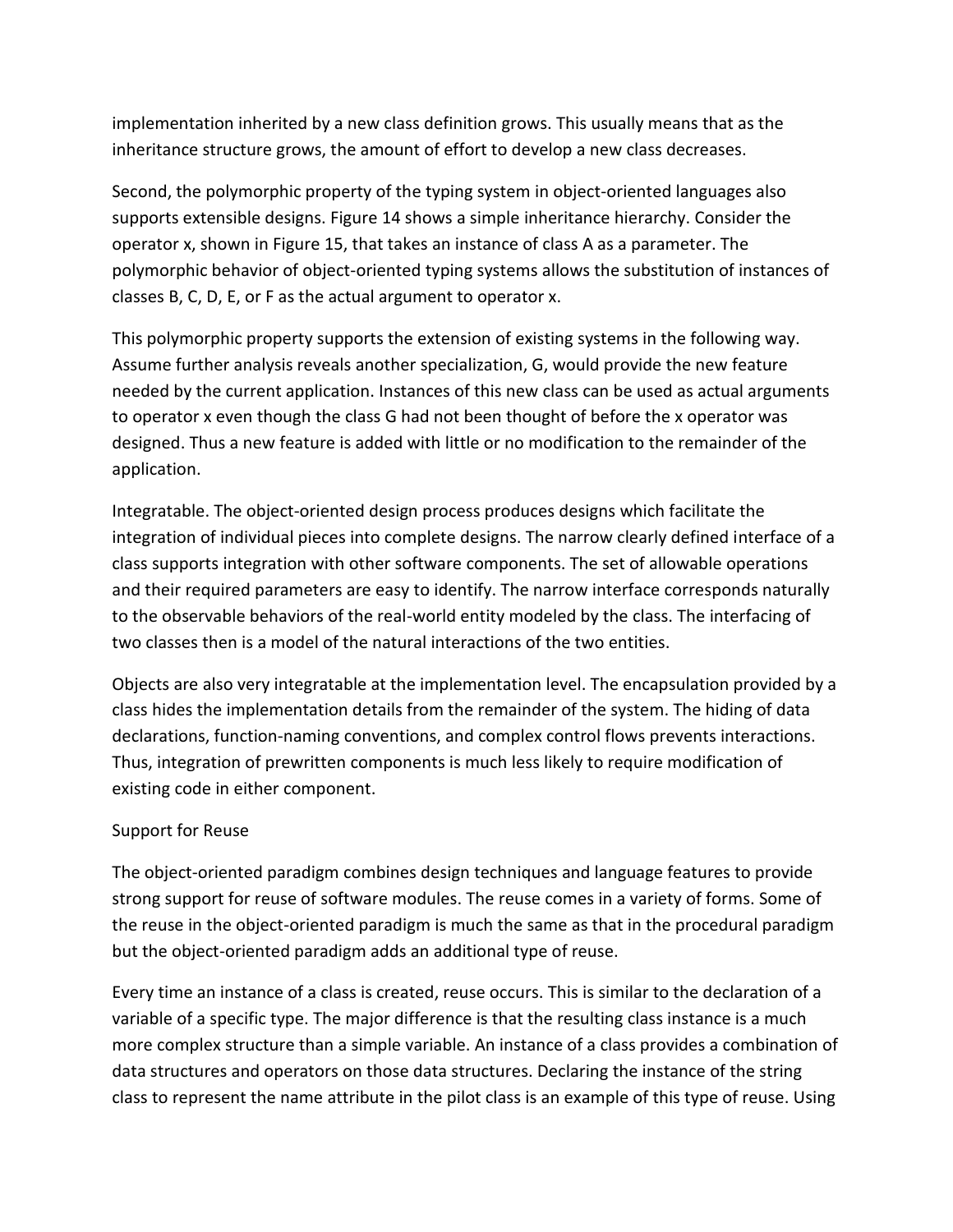an instance of the string class provides operators for copying, concatenating, and, perhaps, even editing the string value.

Inheritance provides two levels of support for reuse. As part of the high-level design phase, inheritance serves as a means of modeling generalization/specialization relationships. These relationships appear in the form of classifications. A chair may be viewed as a special type of furniture as well as a general description of the more specific categories of rocking chairs, straight chairs, and reclining chairs. This high-level use of inheritance encourages the development of meaningful abstractions which, in turn, encourages reuse.

Often in actual design the presence of mid-level abstractions such as table and chair will be recognized and considered separately. The availability of an inheritance relation enables the designer to "push higher" and to identify commonality among abstractions and to produce higher-level abstractions, (e.g., furniture), from this commonality. By identifying this commonality and removing it to a higher abstraction, it becomes available to be reused later in the current design or in future designs. Filing cabinets and bookcases may be identified later. Much of their description (attributes such as height, weight, color, etc.), may already be available from the furniture abstraction. The benefits of this reuse prompt the designer to search for higher and higher levels of abstraction.

In the low-level design phase, inheritance supports the reuse of an existing class as the basis for the definition of a new class. An existing piece of code can be copied to a new file and modified to fit its new purpose. This "editor inheritance" does not establish any connection between the old piece of code and the new code. If a bug is discovered in the old code and repaired, knowledge of this change may or may not reach the person responsible for the new code. Inheritance provides an important improvement in this process.

Inheritance establishes a dependency between the existing class and the new class. This technique is nonintrusive in that the existing code is not modified. The new code in the subclass can not cause the existing code to "break." The inherited code is included in the new definition automatically as the new class definition is compiled. Any modifications to the original class, bug fixes or feature additions, are incorporated into the newer class at the next compilation. This technique allows a class to serve as the basis for many new definitions without propagating the errors of the original definitions throughout the system.

Much research focuses on support for reuse. Several of the research efforts presented in Wirfs-Brock [29] include consideration of reuse. Reenskaug's work with Role Models and Johnson's work with Frameworks address the need for conceptual groupings of classes. As libraries of classes grow very large, locating the classes that are needed to represent a given concept becomes a difficult task. These conceptual models associate classes forming larger more readily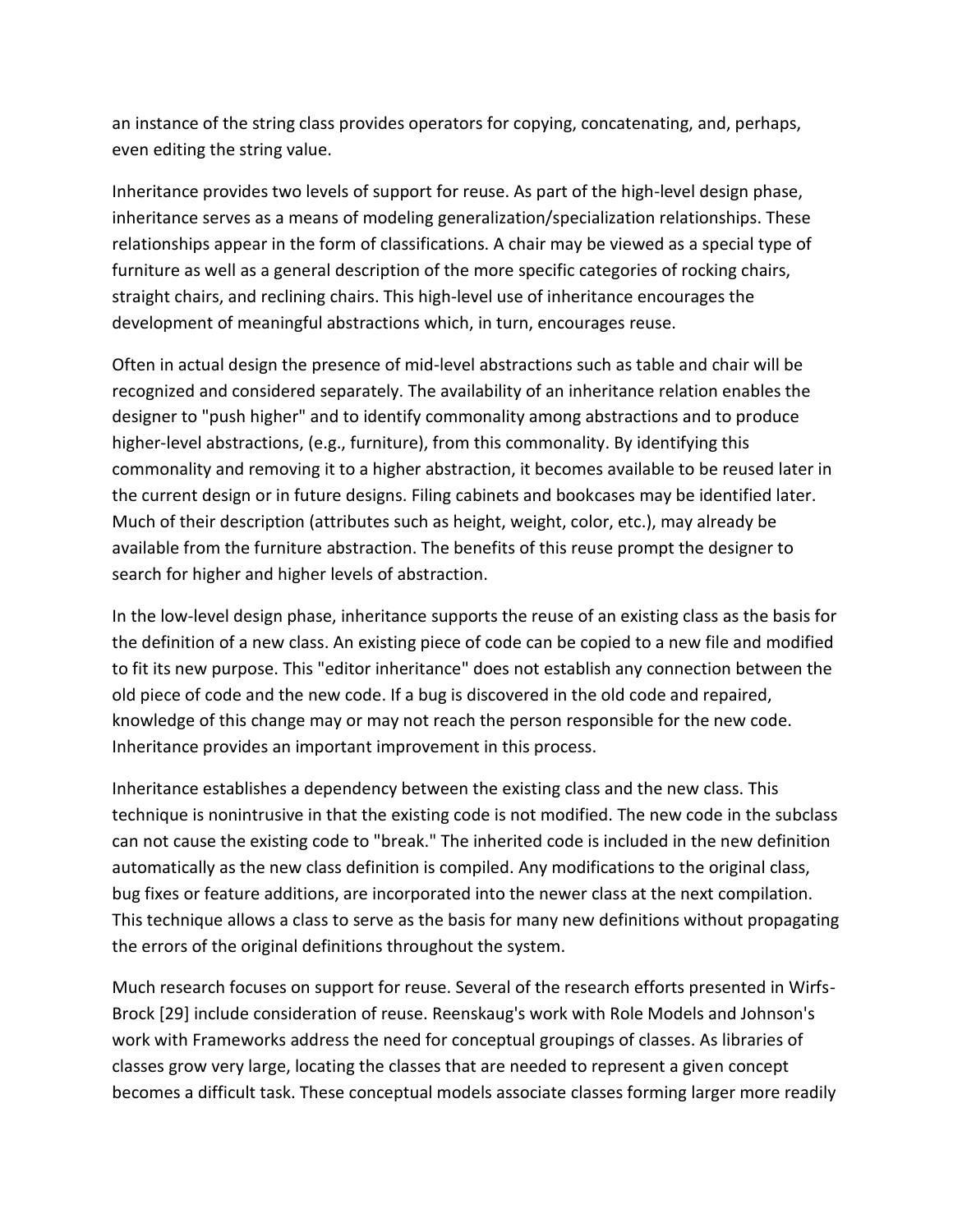recognized groupings. Lieberherr's work on the Law of Demeter approaches reuse from the point of view of the interactions between classes. The Law addresses the allowable dependencies between classes. For example, it explicitly eliminates the direct access by one object of another object's implementation. This reduces the number of dependencies between classes, increasing the design's flexibility.

#### Software Base

The set of classes together with the application and implementation relationships between them form a reusable resource for the designer which has been referred to as a software base. This software base further promotes reuse by overcoming one of the real-world obstacles to reuse: finding the appropriate class.

Large companies have communications problems. How, in a company of 5,000 designers, can information about existing resources be shared? The following section on development environments discusses tools that facilitate the location and use of specific classes. The article by Gibbs et al [6] in this issue discusses the problem of class management.

#### Design Guidelines

In any object-oriented application, instances of classes make up the majority of the system and, if a pure object-oriented approach is used, all of the system consists of instances of classes. Therefore the design of the individual classes has a major impact on the overall quality of the application. In this section a set of guidelines is presented for the design of classes. The intent is to illustrate the factors which should be considered when designing a class without discussing each guideline in detail. Figure 16 presents the list of guidelines which are briefly discussed below.

The first four guidelines address the proper form and use of the class interface. The information hiding required by the first guideline reinforces the development of representationindependent designs. This encapsulation is further specified in the second guideline which prohibits accessing class instances used as part of the representation of this class. These guidelines enforce the idea that a class is characterized by its set of operations and not by its representation. The third guideline defines the public interface as containing the complete set of public operations on the representation of the class. "Helper" functions are deferred to the protected area in a class definition. The fourth guideline requires that to belong to the class, each operator must represent a behavior of the concept being modeled by the class. Together these four guidelines give the designer directions for developing and separating the class interface and the class representation.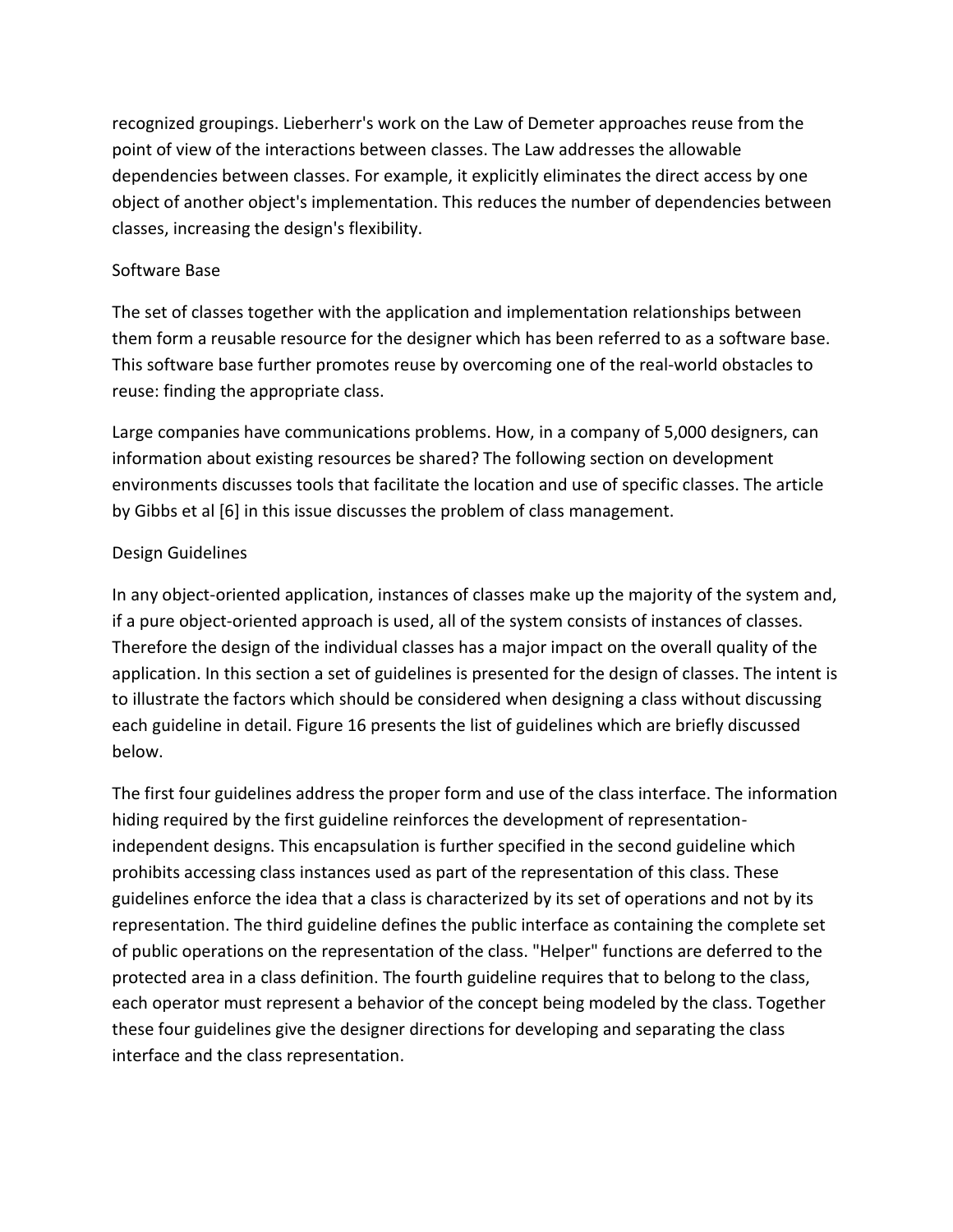The second four guidelines consider the relationship of this class to other classes. Guideline number five constrains the designer to link a class with a few other classes as possible. If a class being designed will need many of the services of another class, perhaps that functionality should be part of the representation of the new class. The sixth guideline is intended to reduce, and perhaps eliminate, global information. Any information needed by one class should be explicitly passed to it in a parameter from another class. Guideline number seven prohibits the use of inheritance to develop the representation of a new class rather than its interface. The preferred method for utilizing an instance of a class as part of the representation of another class is to declare an instance of the supporting class in the representation of the newly designed class. Finally, the last guideline encourages the designer to develop inheritance structures of classes which are specializations of an abstraction. These abstractions lead to more reusable subclasses and to clear-cut differences between the subclasses. Articles by Johnson and Foot [10] and Lieberherr and Holland [11] expand on each of these guidelines.

#### Software Design and Development Environments

The object-oriented design process produces a large number of software components that are interconnected by a network of relationships. Use of the object-oriented paradigm relies much more heavily on the use of supporting tools and environments compared to procedural design techniques. This section presents information about some existing support systems and considers how these systems may look in the future. Many of the features of support systems discussed here are not limited to the object-oriented domain, but characteristics of objectoriented design make particularly good use of the support provided by such an environment.

#### Conceptual Tools

We have already described a number of conceptual tools for object-oriented design. We will summarize them briefly and include others that have not been explicitly discussed previously in this article.

Generalization/Specialization. These closely related concepts provide much of the power of the object-oriented paradigm. Specialization guides the designer in the reuse of an existing abstraction by defining a new class that is more specific than the existing class. The specification of the new class includes the specification of the existing class as a proper subset. Generalization supports the exploitation of commonalities between classes. When two or more classes are representing overlapping sets of attributes, the common attributes may be factored out of both classes and used to create a new class. The new class then becomes the superclass for those previously overlapping classes. The inheritance mechanism of an object-oriented language implements both of these tools.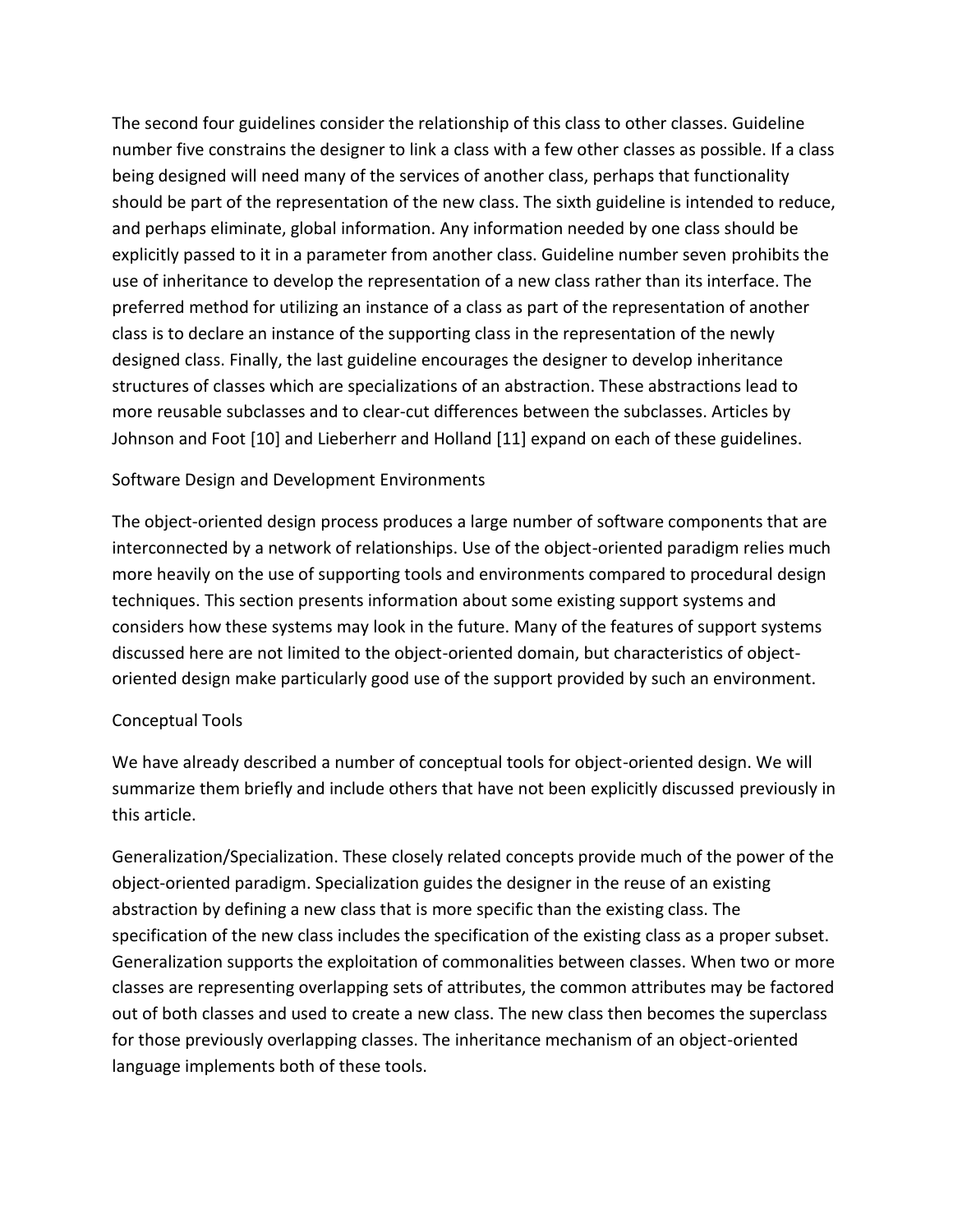Specialization does not require any modification of existing definitions. The new definition simply includes a reference to the existing one. Generalization usually does require modification of existing definitions. The definitions and declarations that are common among the classes are removed to a new higher-level definition. The inheritance mechanism then makes these pieces in the new high-level definition available to the definitions at the lower levels.

Components. One class may be used as part of the representation of another class. This type of reuse of design simply looks for a class that already represents some subset of the attributes of the new class. An instance of this class can then be used to provide that representation. Instances of several classes may provide much of the representation of a new class, making its realization a relatively quick process.

Contracts. This is a device defined in Wirfs-Brock [29] and Meyer [14] to describe the division of responsibility between two classes that interact. The contract specifies what capabilities one class will provide and what the other class can expect to receive when requesting one of the capabilities. The client/server model is a type of contract that has been used to group capabilities even in the procedural paradigm.

Clusters/Subsystems/Frameworks. Each of these concepts is a technique for recognizing sets of classes that are conceptually related. It is often logical to divide the representation of a concept among several classes. Some of these sub-concepts may be of use in the development of other concepts. In the above example of the linked list, by separating the list iterator into a separate class, we are able to have multiple iterators on the same list at the same time.

No syntactic unit exists that indicates this relationship. This is the most important place to apply a tool for support. The designer should be able to designate clusters in the software base. If a user calls up the linked list class, the environment should be able to inform the user that these other class are probably of interest as well.

These conceptual tools are very useful in the design process. They provide guidelines for the design and direction for the designer. Most existing development environments require that the designer be responsible for respecting the guidelines presented by these conceptual tools. A set of software tools that supports the use of these conceptual tools is needed. The work of Lieberherr reported in Wirfs-Brock [29] is one effort to develop tools that include a policy for design.

# Levels of Access

The reuse of software components is a strong feature of the object-oriented paradigm. This reuse will only take place if there are good tools which adapt to the various ways that classes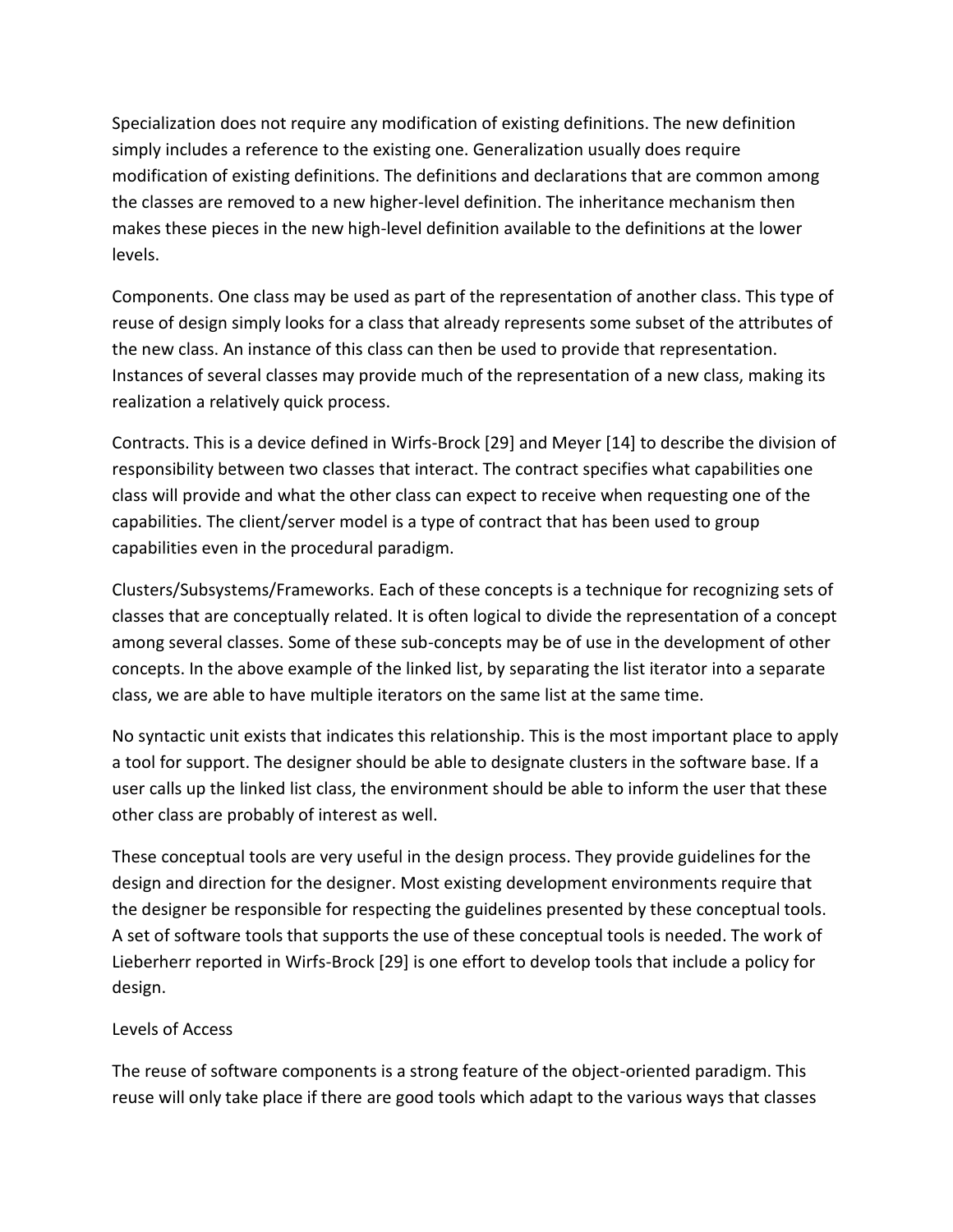are used. These tools will provide the designer with access to the class definitions, implementations, and structures of the software base. For our purposes, three levels of access to a class definition can be identified:

Access for generating instances. Users often reuse an existing class by creating instances of the class for an application they are designing. Accessing a class for this purpose requires that the designer have access to the public interface of the class. However, it should be the complete interface. That is, the attributes that are inherited from super classes up the inheritance structure should be presented as part of the complete interface. A design environment should be capable of combining information from multiple class specifications to present to the class user.

Access for creating new subclasses. Users accessing a class in order to use it as the basis for a new class definition may need more information than those users simply creating instances from the definition. In particular, some languages give operators written in the subclass access to some or all of the data or protected operators declared in the super classes.

The person creating the subclass may need to see the data declarations as well as the interface for the class(es) being accessed. Some of this "data" are actually instances of other classes declared as part of the representation of the current class. This implies that the user may need access to definitions for these classes to fully understand how a class functions.

Access for maintaining the class. Users accessing a class, in order to repair or extend it, need the maximum amount of information. Information is needed on all of the following: the interface, the representation, and the implementation. The environment should allow for wideranging browsing that lets the user select an operator to be edited, a data declaration to be examined, or a relationship to be followed. The environment should provide integrated editing and as much static checking as possible.

# Existing Tools

Tools for design. A number of design tools are available which facilitate some part of the objectoriented design process. These tools can be divided into two categories: those that provide high-level design tools and those that assist with low-level design. No commercial tool that we are aware of supports both the development of a high-level design and takes that design to the lower levels of development. The work of Reenskaug reported in the research survey of this special issue [29] is an attempt to develop a methodology for the complete life cycle.

Tools such as Excelerator from Index Technology support the development of Entity-Relationship Diagrams. The Entity-Relationship Model is one of the semantic data models mentioned previously. An E-R Diagram provides a very flexible framework in that it can capture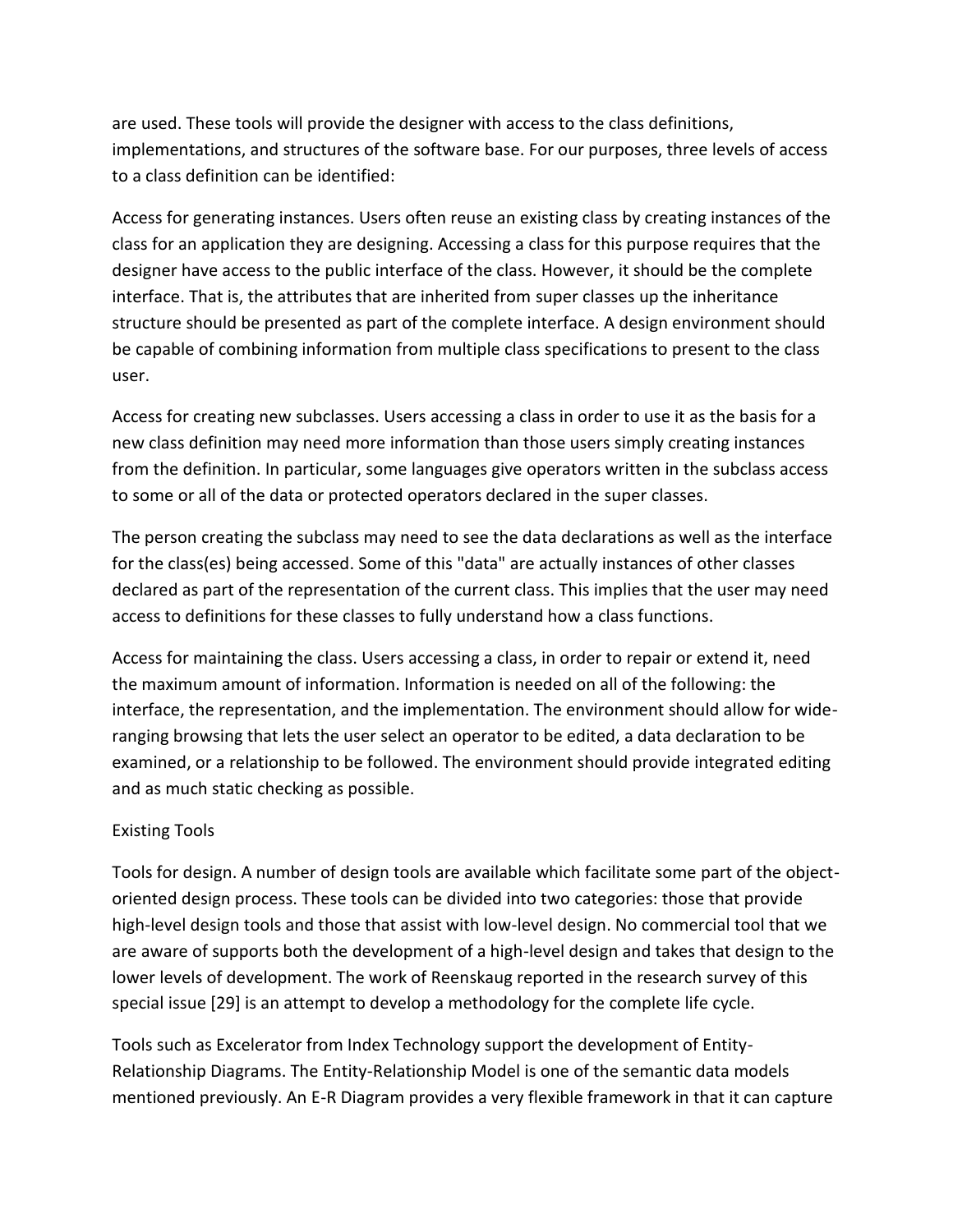any relationship that exists between classes. Excelerator provides an integrated data dictionary which allows much information about the classes and the relationships to be stored, managed, and manipulated. A number of other existing computer-assisted software engineering (CASE) tools support the development of the E-R diagrams.

Most of these tools do not "understand" the object-oriented paradigm. That is, they do not treat the application-specific relationships such as is employed by, any differently than the paradigm-specific relationships such as inheritance. It is the designer's responsibility to differentiate between the relations. While a tool dedicated to the paradigm can provide more intelligent support and "critique" the design as it progresses, a more general tool can support multiparadigm integration of systems.

Interactive Development Environments, Inc. has developed and markets a product which supports a variant of the object-oriented paradigm. Their design technique, reported in [26], is termed Object-Oriented Structured Design (OOSD). OOSD incorporates the features of objectoriented design with the functional approach of Structured Design. It is beyond the scope of this article to present a detailed critique of this methodology but the automated design tool, Software Through Pictures, developed to support their work is one example of a useful design tool.

Software Through Pictures provides a range of CASE tools. A series of editors provides the designer with the popular graphical notations: E-R diagrams, Data Flow diagrams, and a data structures editor which supports Jackson hierarchical data structures. The environment also supports automatic documentation and data dictionary facilities. All facilities are integrated and information entered in one tool is accessible in others.

The designs developed in Software Through Pictures can be "brought to life" using the automatic code generation facilities. Unfortunately, the product does not support generation in any object-oriented language. It does provide code generation in Ada, C, and Pascal. The code is not managed or manipulated by the environment. Because the system does not provide lowlevel design support, the designer has very little control over the code that is generated.

Tools for implementation. A number of languages are accompanied by toolkits which support the low-level design and implementation process. Smalltalk provides an integrated environment which combines a class browser, editor, and compiler. The class browser treats each class discretely and does not present the complete interface of a class. The browser does provide a structured list which shows the class inheritance structure. While navigating the class inheritance structure, a class may be selected, viewed, and modified in the integrated editor. When the designer completes the editing process, a pop-up menu in the editor window allows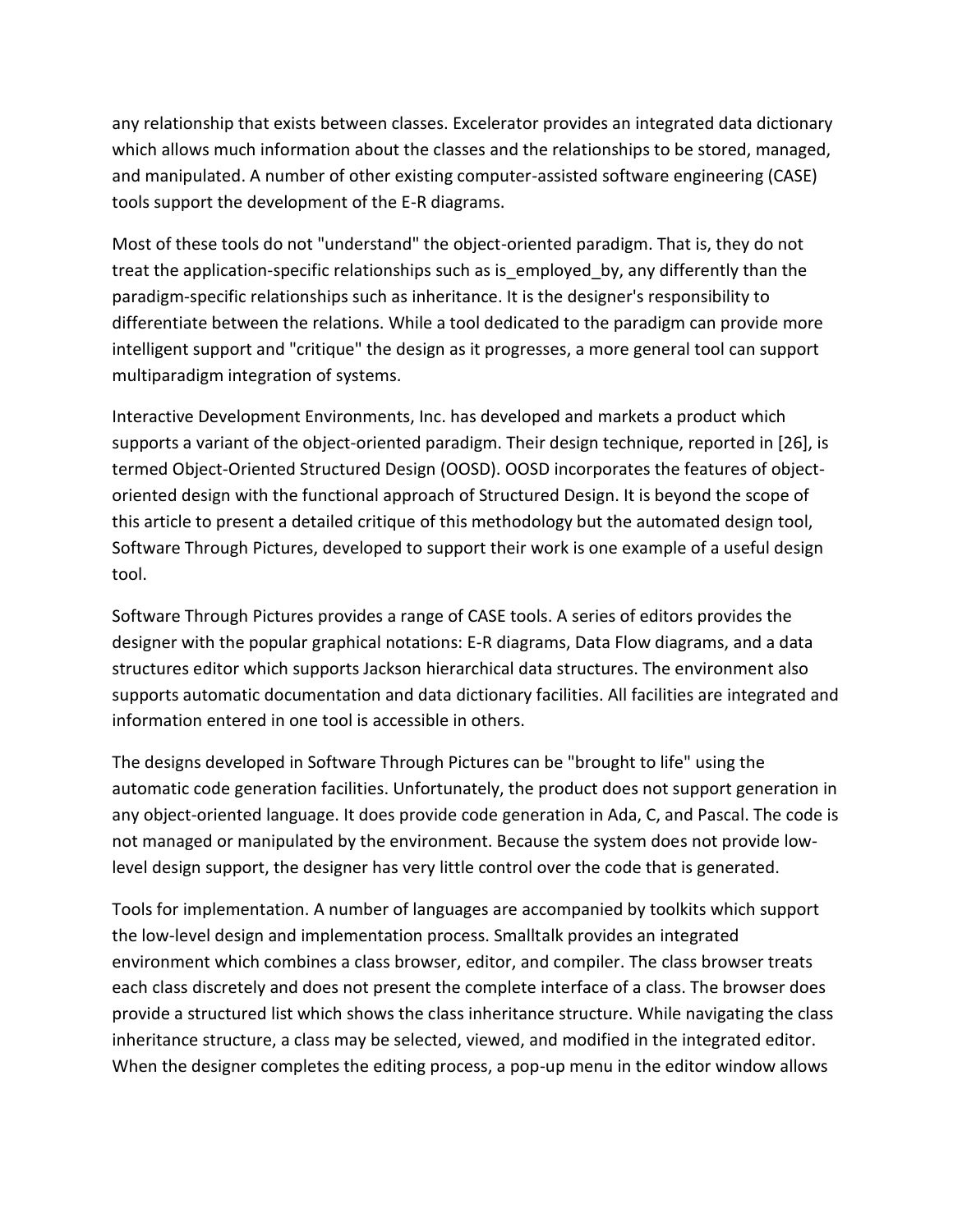the new code to be immediately checked compiled, and linked into the system. Development of a similar system for C++ (minus the compiler), has been reported in [20].

# Tools of the Future

The two design environments described above are passive graphics editors in the sense that they record what the designer enters and display the information when needed. The language toolkit discussed in the same section is more active but does not include capabilities for highlevel design functions. The useful tools of the future will integrate high- and low-level design processes. The tools will provide intelligent support for the design paradigms being used and will be an active "assistant" to the designer.

At a high level, in the object-oriented paradigm, this means support for recognizing and recording the relationships that exist between entities in the problem space. These relationships represent the interactions between complex entities and as a result are infinite in variety. This requires the flexible approach of the entity-relationship semantic data model that allows user-defined relations rather than a limited number of "standard" relations. The result at this level is a complex structure of dependencies. Many environments allow the designer to draw this class/application structure in the form of E-R diagrams or some other notation and retain only the attributes of the picture rather than the interconnections. This is insufficient. The tool should provide a representation for this structure which can be the basis for active manipulation. Baldassari et al. [1] present a CASE tool which uses a variant of Petri nets to provide this capability. PROTOB is directed at distributed systems but provides a hint of what a general-purpose tool should include.

The concept of a software base [24, 25] of reusable components will require the support of a comprehensive set of tools. These tools should provide the user with a software base navigator that can follow any of the relation links developed between classes. Such a tool must be very general because the relationships present in an object-oriented design span from applicationoriented relationships to standard relationships such as inheritance.

The toolkit should include low-level tools which operate on both the classes and the relationships between them. This includes the "hierarchy flatteners" described above as well as in-line editors and syntax checkers. All of these tools should be incorporated into the overall environment.

The existing tools for object-oriented design are inadequate. A number of simple tools assist in recording design decisions but these tools do not facilitate the design decisions themselves. Although the object-oriented paradigm simplifies the solution of complex problems, a comprehensive set of tools will greatly assist the designer.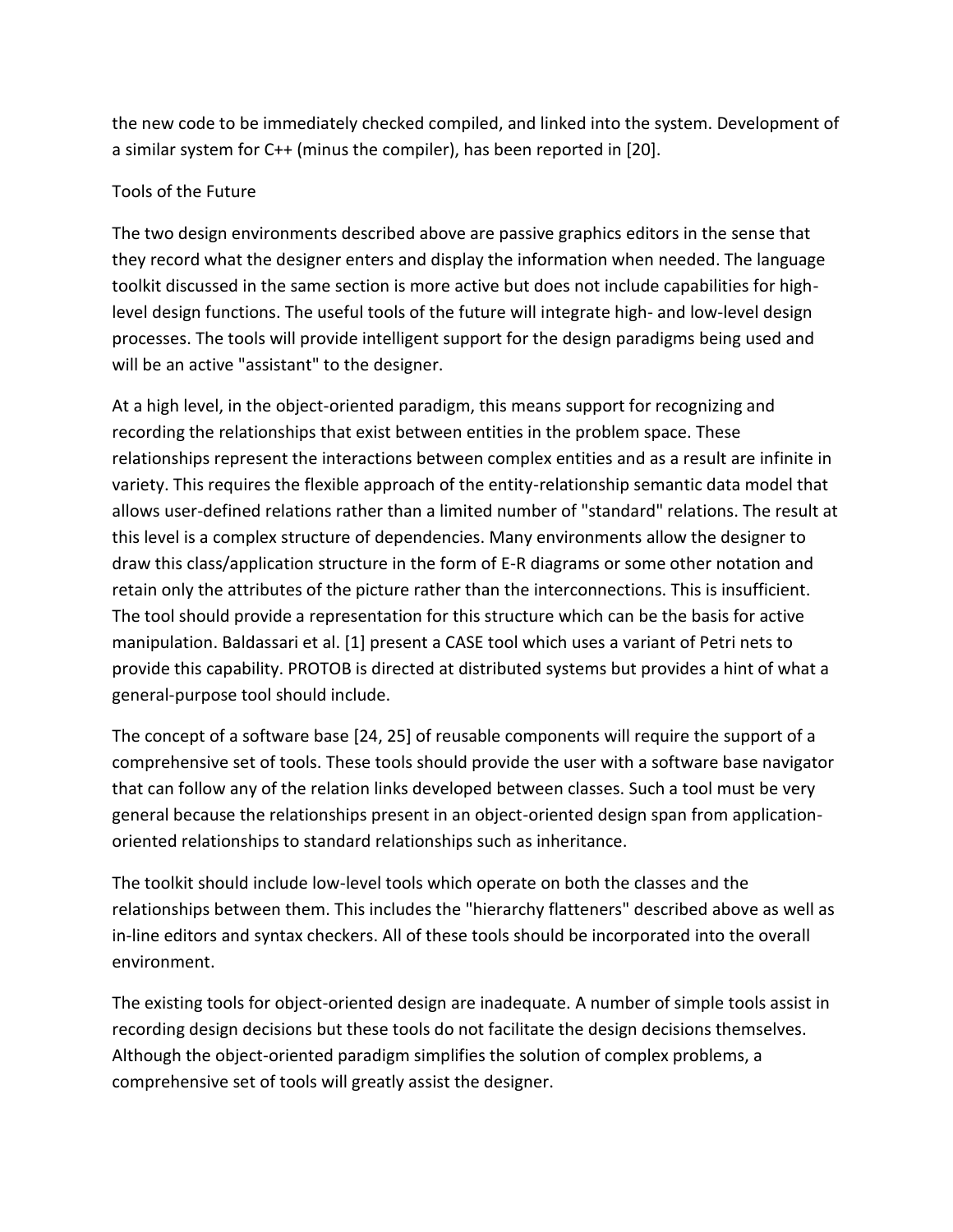# Implementing an Object-Oriented Design

The software community has long realized that iteration is inherent in the software life cycle. Since the software development team will be constantly moving back and forth across the different phases, the joints between what we have traditionally called analysis, design and implementation should be seamless.

Therefore it is important to have object-oriented languages and development environments that directly support the object-oriented design paradigm and that make a smooth transition between design and implementation.

The object-oriented design paradigm exists independently from any specific implementation environment, and yet there are implementation issues that affect the design as well as the development process. This section explores some of these implementation issues. In addition, the sidebars by Jordan and Kilian provide case studies on the implementation decisions taken by two major object-oriented languages: C++ and Trellis.

As a parenthetical remark we note that in some environments one may wish to do an objectoriented design, but implement in a non-object-oriented language. High-level design should be language independent but it is not paradigm independent. A truly object-oriented design can be directly implemented only in an object-oriented language. What can be done in this situation is to transform the object-oriented design into an object-based design (remove inheritance) and then implement in a traditional language. We view this transformation as part of the design process, but others view it as an implementation technique.

Newer languages like Ada or Modula 2 have language constructs that directly support the encapsulation of an ADT. In other languages like C or COBOL the implementation of an objectbased design requires programmer adherence to a set of coding standards that are unenforceable by the compiler.

# Specific Issues

As stated in the introduction to this section of this article, there are many facets to the object world. Some techniques and concepts such as delegation are often considered under the object-oriented umbrella, but this section considers only the variations within traditional classbased inheritance systems.

Typing. Programming languages are commonly classified according to the extent of type checking provided at compile time. Object-oriented languages vary widely on this axis. On the one extreme Smalltalk is essentially a typeless language, whereas Eiffel is a very strongly typed language.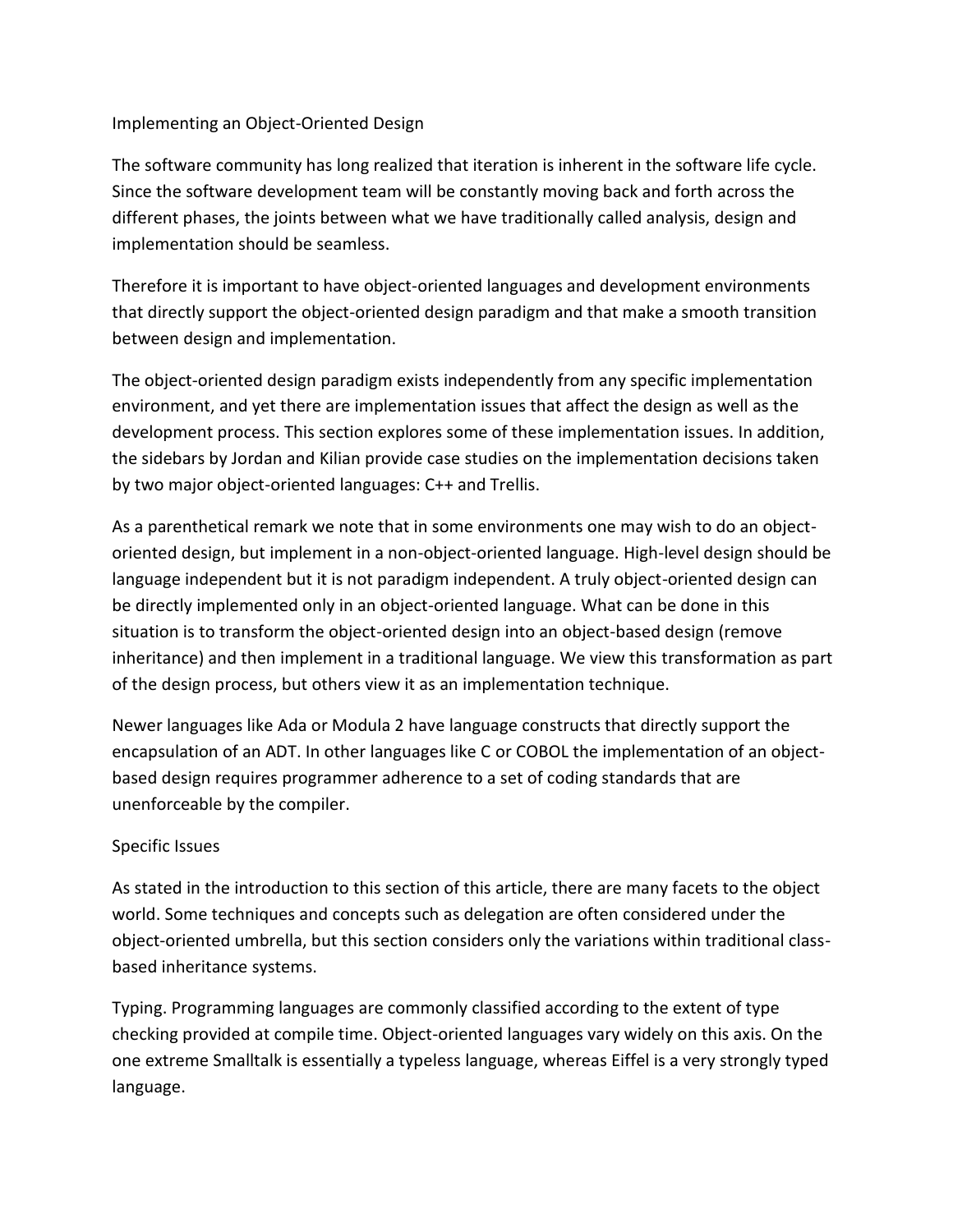In object-oriented languages, type checking is applied at the level of an object. Objects not only have data, but associated operations. Type checking in the object world must therefore be associated not only with the interpretation of data, but with determining which operations may be applied to an object.

In a strongly typed object-oriented system, the only messages that are allowed to be passed to an object are those that can, from a syntactic analysis of the source code, be guaranteed to be resolvable at runtime.

This is not true of Smalltalk. The absence of a type system means that any message may be attempted with any object. If, at runtime, a message is applied to an object that does not know how to respond, then a runtime error occurs.

The weakly typed, interpreted environments exemplified by the Common Lisp Object System (CLOS) and Smalltalk have traditionally been associated with rapid prototyping [17] whereas the strongly typed, compiled languages such as Eiffel and C++ are usually chosen for production environments.

Dynamic binding. In the previous section, the relationship between a language's typing system and dynamic binding were considered. Some typed languages, however, impose further constraints. C++ requires that a function be declared as "virtual" in order for it to be a candidate for dynamic binding. This limitation may have some efficiency benefits, but makes for lessmodifiable software components by restricting which operations on a type can be modified in a sub-type. Polymorphism. Even in a strongly typed object-oriented language, the typing system is more flexible than in a language like Ada or Pascal. As explained in section 2, entitled "Basic Concepts of Object-Oriented Programming," the user-defined inheritance hierarchy can be taken by the compiler to define a sub-typing hierarchy.

Suppose that class Y inherits from class X. if the language treats Y as a sub-type of X, then compiler will allow an instance of Y wherever an instance of X is expected. This allows for an entry in the polymorphic array of menu items in Figure 2 to refer to any of the specialized menu items (including a menu).

Not all languages treat every user-defined inheritance relation as defining a sub-type. This imposes constraints on the use of polymorphism. These variations and their impact on polymorphism are further explored in the next sub-section.

Inheritance. Issues here include single versus multiple inheritance, single versus multiple inheritance graph(s), information hiding in inheritance, and sub-typing versus implementation.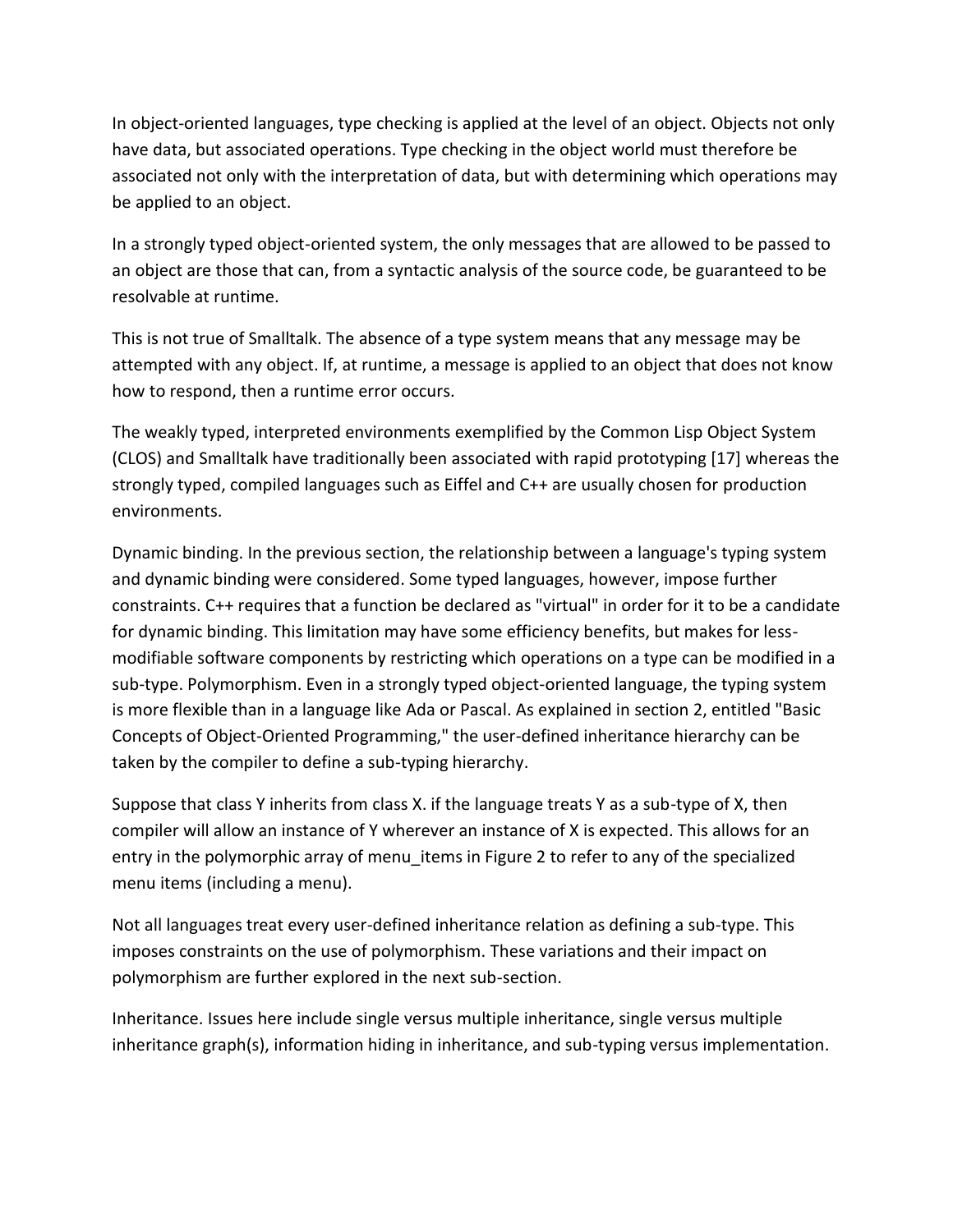Multiple Inheritance: Many object-oriented languages allow for a class to have more than one direct parent. This facility is especially useful when a class belongs to more than one classification scheme. Suppose that a system was being developed for the National Wildlife Federation, and a "Leopard" class was being defined. The designers may already have class definitions for "cat" and "endangered." Since a leopard is both a cat and an endangered species, it would be natural to inherit from both classes. Eiffel has always had multiple inheritance, but only the most recent versions of C++ have added this ability. Some languages such as Turbo Pascal V5.5 still only allow for single inheritance.

Number of Inheritance Graphs: Some languages define a single root class from which all other classes automatically inherit. This language-defined root class thus bind all user-defined classes together into a single inheritance graph structure and is used to provide a set of services common to all classes in the system. One such service, provided in Eiffel's root class adds the ability for each object to make a deep (recursive) clone of itself.

In a strongly typed language, the dynamic type of an object reference is constrained by the programmer-defined class inheritance hierarchies in that system. In a language where every class automatically inherits from a single root class there is no constraint on the dynamic type of a reference whose static type is the root class.

The presence of an automatic parent to every class provides a simple, elegant solution to some otherwise messy problems. It allows a language to remain small and conceptually clean, yet all the same time extensible. Smalltalk has a single root class, C++ does not.

Information Hiding in Inheritance. Inheritance is a form of coupling between classes. Normally modules in a software system should be loosely coupled. Should inheritance be an exception to this rule? Should inheritance represent tight coupling, or loose coupling? Is information hiding incompatible with inheritance?

In Eiffel, inheritance represents tight coupling with no information hiding. Other languages, such as C++, allow for information hiding within inheritance, and for variable levels of coupling between a base and derived class. This issue has been widely discussed in the literature [14, 22].

Sub-Typing versus Implementation. Inheritance can be used for either sub-typing or implementation. All of the examples used thus far have demonstrated the use of inheritance for sub-typing: A leopard is a sub-type of a cat. A toggle item is a sub-type of a menu item. Inheritance for sub-typing corresponds to the "is a" nature of inheritance described earlier.

Figure 17 shows inheritance for implementation. A stack is not an array, but an array can be used for the implementation of a stack. Some authors [8, 13] discourage the use of this type of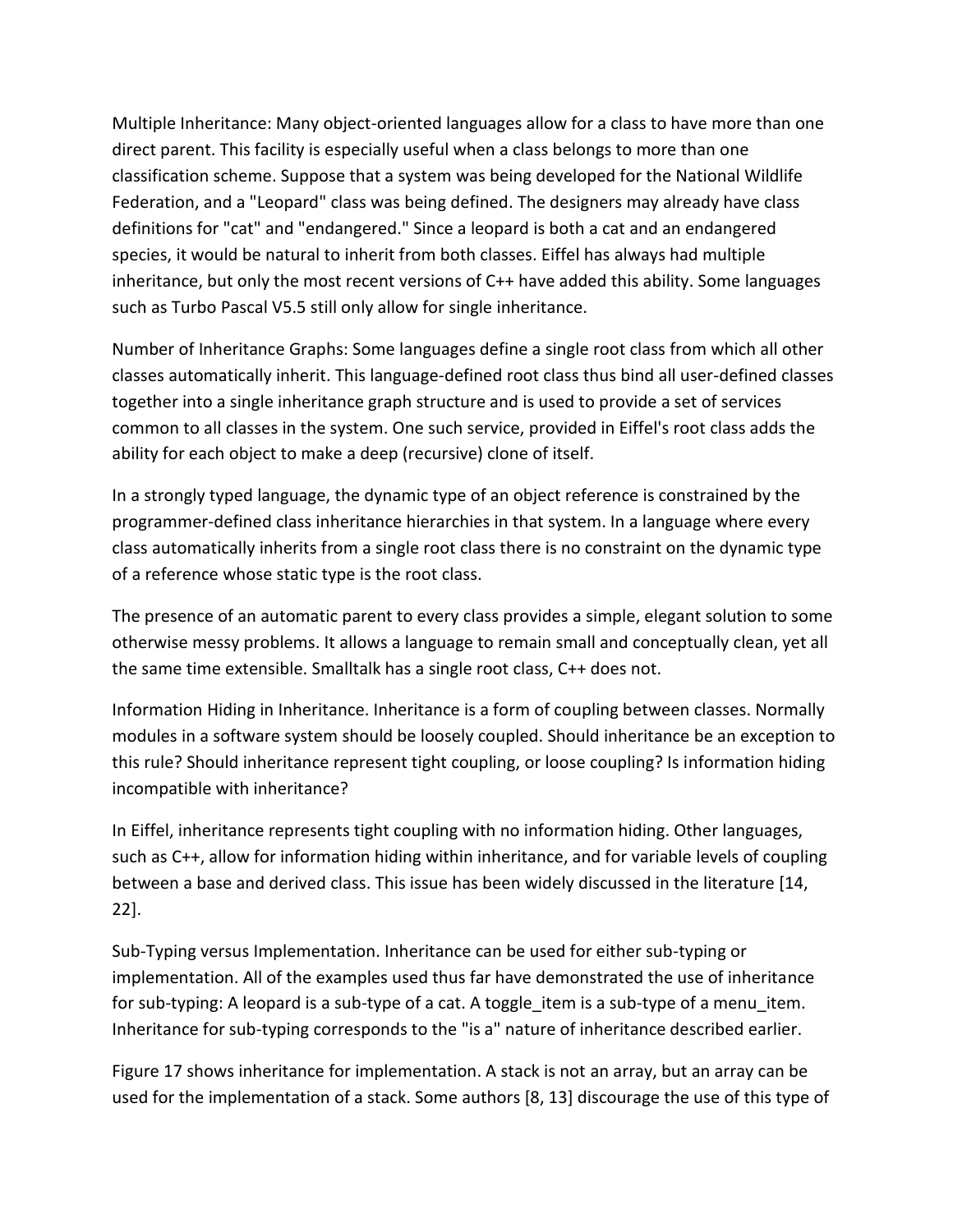inheritance because it introduces complex implementation dependencies into the software system. Furthermore, this practice, in the presence of polymorphism and dynamic binding, leads to a design in which information hiding can be violated.

Notice, in Figure 17, that by the use of polymorphism the stack protocol can be subverted. C++ avoids this kind of problem by allowing a base class to be declared as "private" in the inheritance clause. This signifies to the compiler that inheritance for implementation is intended. The compiler then disallows any corresponding backward polymorphic assignments.

Figure 13 shows an alternate implementation of an array-based stack. In C++ in-line functions can be used to avoid the extra procedure calls and thus achieve the same efficiency that was sought by inheritance in Figure 17.

Objects. Object-oriented languages differ in the kind of run-time objects that they manipulate, and in how these objects are created and destroyed.

Objects as Instances of Classes: Class instances are the basic objects in an object-oriented system. All object-oriented languages allow for dynamic object creation. Dynamically created objects are referenced through a pointer (either explicitly or implicitly) and have the associated problems of aliasing, etc. This means that object-oriented systems must deal with the issue of the management of objects in memory.

Some languages allow objects to be created statically or dynamically. In C++, this results in having a separate syntax for pointers to objects. Although statically created objects may save one level of indirection, many systems, such as MODSIM II, do not even allow for them, and in most of those that do they cannot be associated with polymorphism and dynamic binding.

For dynamically created objects, the language system automatically handles allocation and deallocation of memory for the object. Initialization of the object's data, and memory management within an object are treated differently from one system to another.

C++ has class constructors which deal with an object's data initialization and initial dynamic allocation of any memory within an object. Class constructors are implicitly called whenever a class variable declaration is encountered. When an object passes out of scope or is explicitly deleted, the class destructor is automatically called and must de-allocate any dynamically allocated memory internal to the object. Eiffel has no class destructors, because it has automatic garbage collection. Eiffel constructors must be explicitly called to create and initialize an object.

Other "Objects": In addition to class instances, an object-oriented language may allow other types of run-time entities. In the second section of this article we introduced the idea of a class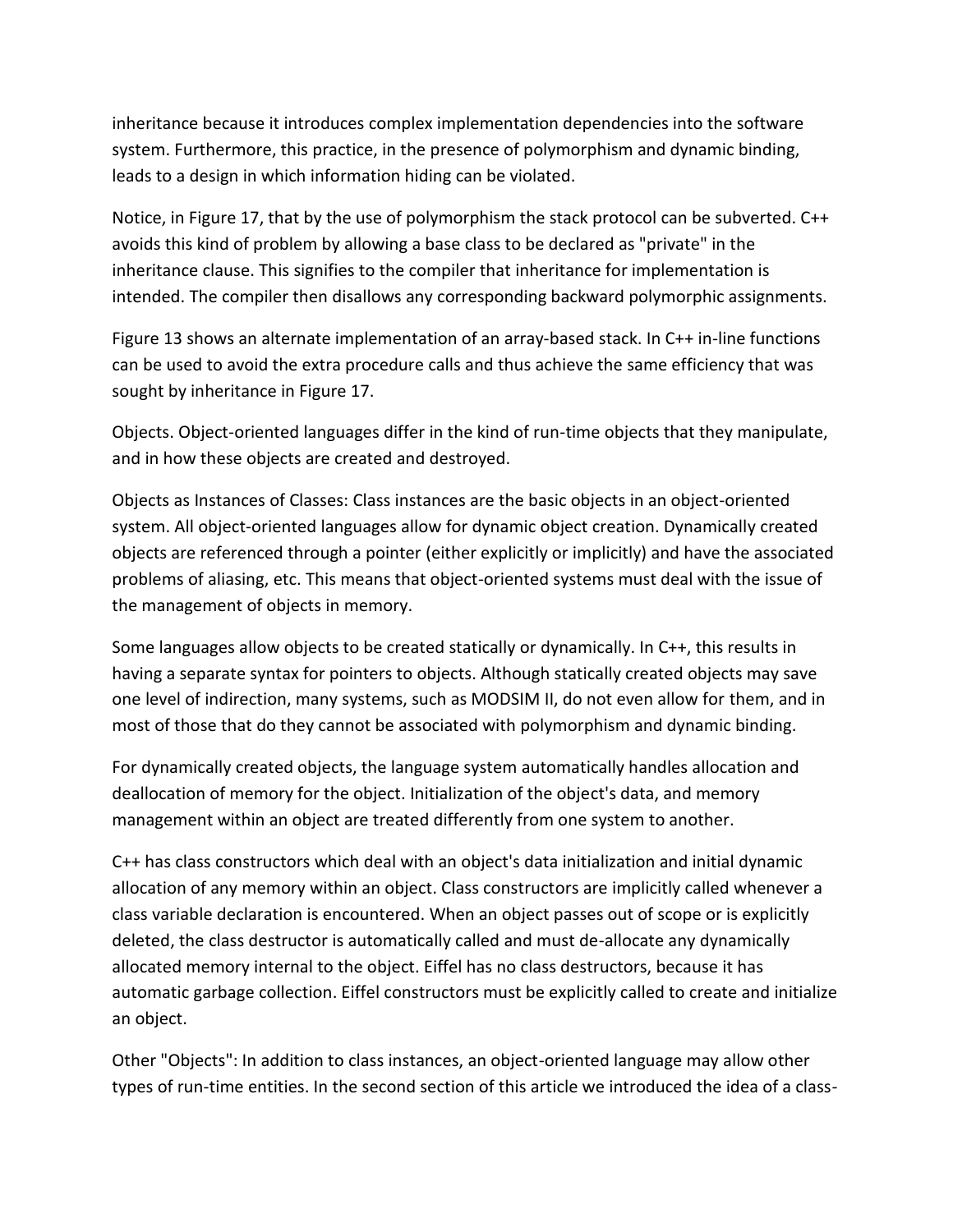object. This object is not a class instance, but more like an accessible class descriptor. Another way of looking at it is that each class has a corresponding meta-class that describes the class. A class-object is an instance of this meta-class. Uses for such a class-object were given in that section.

In Smalltalk all run-time entities are objects. Even integers are instances of the integer class. Other languages allow some primitives such as an integer to be implemented in the traditional way. This saves memory space and execution overhead as every integer does not have to have a pointer to its class descriptor, etc. Other systems treat integers conceptually as objects, but handle them differently at the compiler level for efficiency reasons.

#### Encapsulation

Most object-oriented languages provide direct support for some form of information hiding within a class. Figure 13 shows the use of the export clause to support information hiding. In Eiffel, every feature of a class is automatically private, and thus unavailable outside of the class, unless it is specifically included in the class' export clause. C++ addresses information hiding with the language constructs of private, public, protected, and friend.

Full support for encapsulation requires that the programmer have complete control over what features of a class are a part of the public interface. In some versions of Smalltalk, encapsulation is limited in that all methods are automatically public and all data private.

Encapsulation is such an important part of the object-oriented paradigm that, according to some definitions, a language is not object-oriented unless it provides for encapsulation.

Persistence: Some object-oriented languages, such as C++ and Turbo Pascal V5.5, have no direct way to store an object. Users of these languages must either manage their own object i/o (a nontrivial task) or purchase a commercial object-oriented database system.

In Smalltalk and CLOS the entire current execution state can be saved to disk. Yet, individual objects cannot be saved to an external file through the facilities of the basic language.

Other languages provide object i/o to disk in the same way that Pascal and COBOL provide record i/o. An environment can add this functionality without altering the language definition or adding keywords by adding an object storage management class to the class library. An object needing persistence would then inherit from the "storable" class. This is the approach taken by Eiffel.

The OOPS class library [7] uses a single root class to provide basic persistence capabilities and guarantee uniform i/o semantics.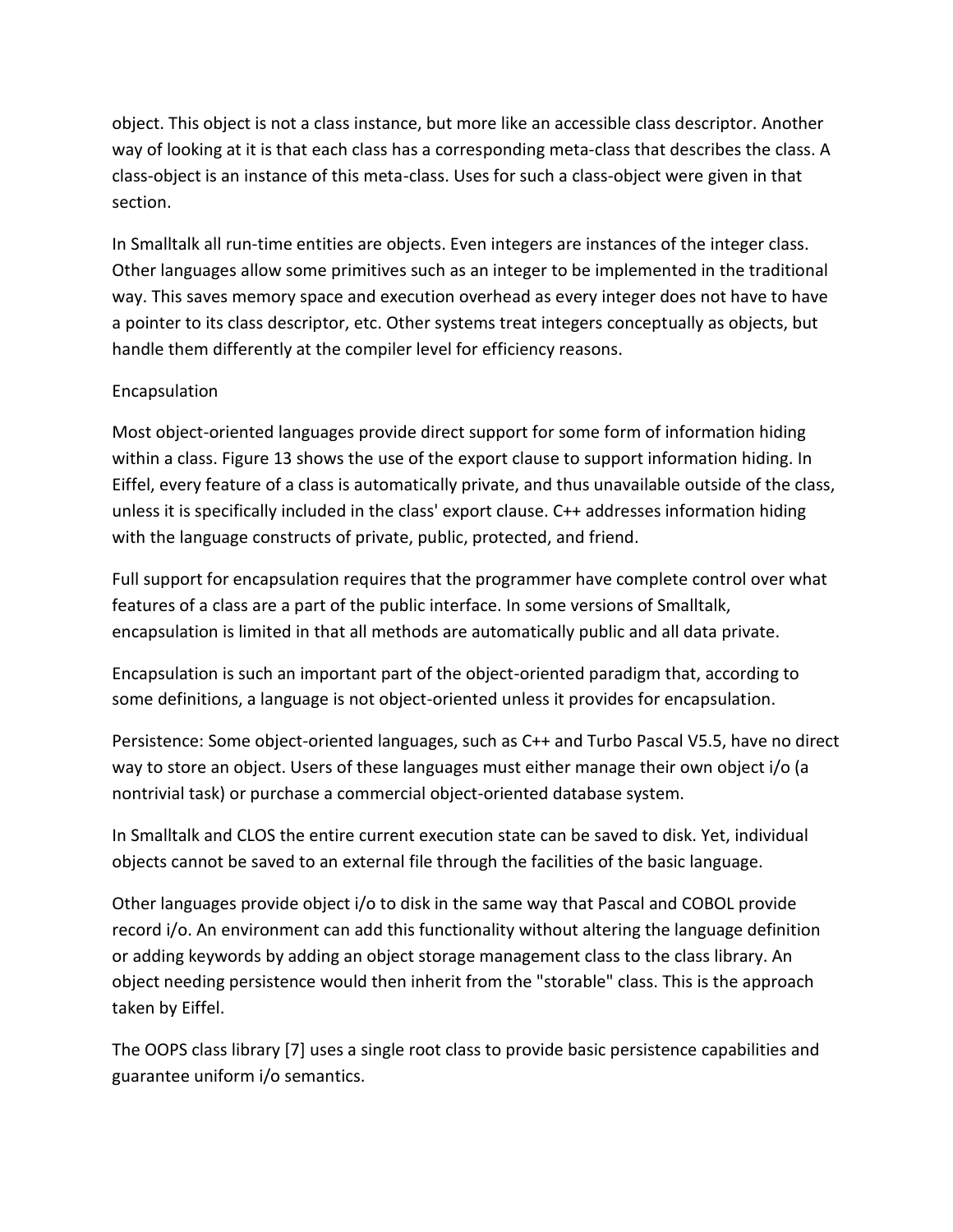Keyed access to persistent object may also be provided in a language.

Pure versus hybrid. Trellis, Eiffel and Small talk are pure object-oriented languages. They are pure in that they not only support the paradigm, they enforce it.

One way in which some languages enforce the use of the object-oriented paradigm is by requiring that all functions, procedures and variables be declared internal to some class. In such a system there are no global variables, and no free-standing functions or procedures. All state is encapsulated in an object, and all code is executed relative to some specific object. The main program becomes the constructor in the class that defines a specific application.

C++, Object-Pascal, CLOS are hybrid languages. They are object-oriented extensions to base languages that were designed to support a different paradigm. As such, C++ is a multi-paradigm language whereas Smalltalk is a single paradigm language.

"Purists" claim tha the hybrid languages are a detriment to the paradigm in that groups using a hybrid language may claim to be doing object-oriented programming when, in fact, they may be doing 90 percent of their design in the paradigm of the base language. When the benefits of the object-oriented paradigm are not realized on such projects, managers will become disillusioned with the "object-oriented" approach.

Proponents of hybrid languages see them as a natural migration path into the paradigm. Programmers skilled in the base language can immediately use the object-oriented version and gradually learn the new features and paradigm. Proponents also claim that no all problems are best solved by a single tool, thus the availability of multiple paradigms is desirable.

# History Lessons

There is much that has been learned about software development that is orthogonal to the object-oriented paradigm but that nevertheless ought to be included in any modern programming language and environment.

All object-oriented languages provide classes and objects, but some of them do not provide any construct for information hiding within an object. Turbo Pascal 5.5 is particularly bad in this aspect.

Eiffel provides a generic facility. This is such an important construct for supporting reuse that every strongly typed language ought to support it. Unfortunately, few do. Some of the compilers are very fast, others are very slow. Some, like Smalltalk have large libraries and are integrated into a sophisticated development and testing environment. Others provide only a bare-bones compiler.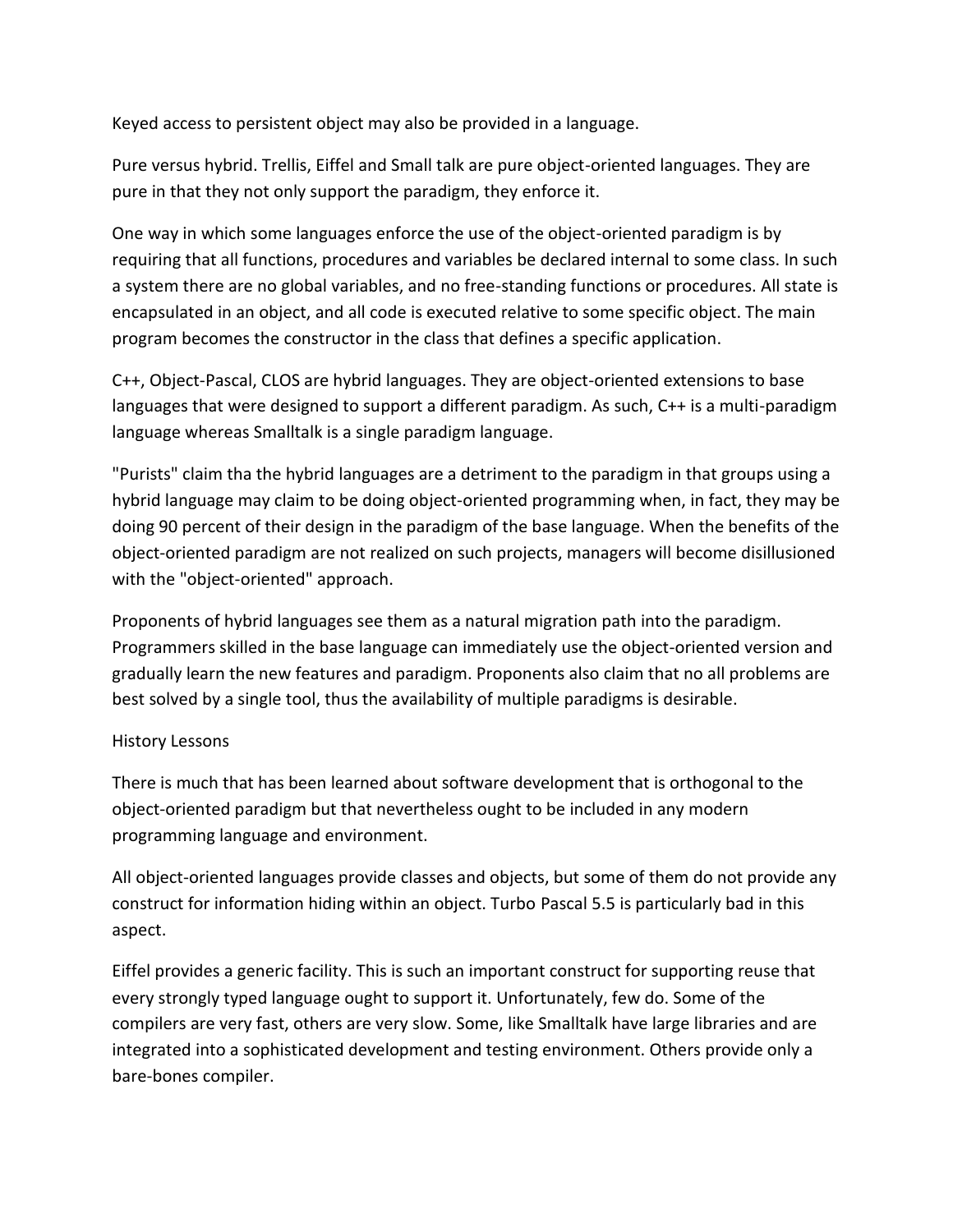The field is so new, however, that it should not be judged too harshly. Commercially, C++ is only 3 years old, Smalltalk-80 and Objective C only 6 years old. Admittedly, Simula has existed for more than 20 years, but mostly in a research setting.

# **Conclusion**

The purpose of this article has been to introduce terminology, concepts, and basic techniques surrounding the object-oriented paradigm. The emphasis on data in system design has increased greatly over the past several years and has led to a number of data-driven techniques. By considering a definition that includes objects, classes, and class inheritance, we have tried to focus on a set of concepts that we view as a paradigm separate from the objectbased paradigm being supported by the Ada and Modula-2 communities.

The design philosophy of the object-oriented paradigm takes a modeling point of view. This allows the designer to work with one approach which begins in the problem domain and transitions naturally into the solution domain. By building a model of the problem into the application system, the resulting design is more responsive to changes in knowledge about the problem situation. The modularity of these design and information-hiding capabilities of most object-oriented languages contribute to the technique's responsiveness to modifications.

A number of languages support the object-oriented paradigm, and the variability in language features affects the design process. Although most object-oriented languages now support multiple inheritance, the inheritance mechanism varies greatly from one language to another. A number of languages are available in a variety of development environments which facilitate the systems development process. We have detailed a number of language differences, but we believe that ultimately it is the richness of this development environment and supporting software base that will have the largest impact on productivity.

The articles in the remainder of this special issue will provide a detailed view of many topics that we have merely introduced. The Proceedings of ACM's Conference on Object-Oriented Systems, Languages, and Applications (OOPSLA) is a rich source of material as well.

# References

[1] Baldassari, M., Bruno, G., Russi, V. and Zompi, R. PROTOB, a hierarchical object-oriented CASE tool for distributed systems. In ESEC '89, 2d European Software Engineering Conference Lecture Notes in Computer Science no. 387, Springer-Verlag, 1989.

[2] Boehm, B. A spiral model of software development and enhancement. Computer, (May 1988), 61-72.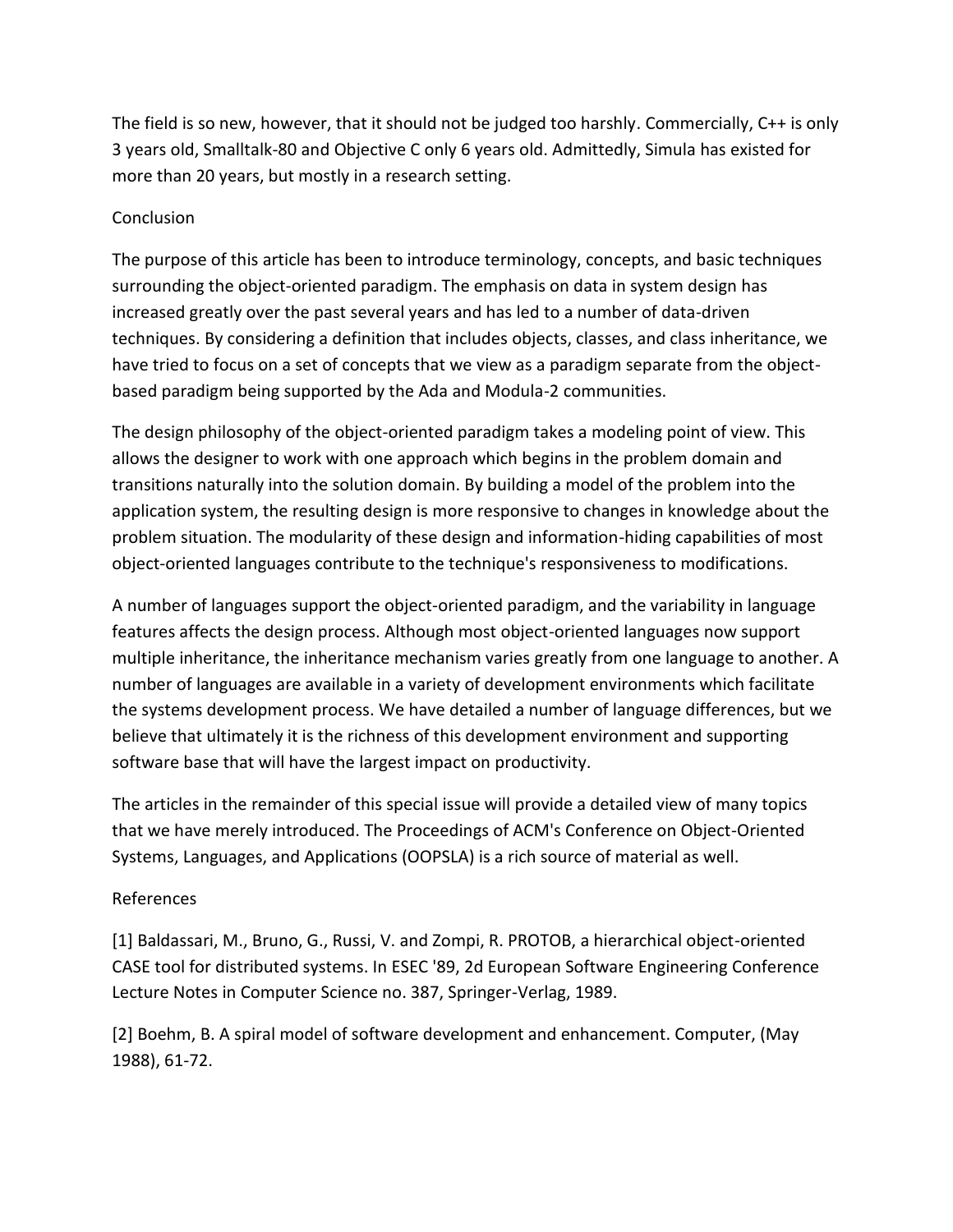[3] Cardelli, L. and Wegner, P. On understanding types, data abstraction, and polymorphism. Comput. Surv. 17, 4 ACM, N.Y. 471-522.

[4] Coad, P. and Yourdon, E. Object-oriented Analysis. Yourdon Press, 1990.

[5] Cox, B. Object-oriented Programming: An Evolutionary Approach. Addison-Wesley, New York, 1986.

[6] Gibbs, S., Tsichritzis, D., Casais, E., Nierstrasz, O., Pintado, X. Class management for software communities. Commun. ACM 33, 9 (Sept. 1990).

[7] Gorlen, K. An object-oriented class library for C++ programs. Softw. Exp. and Prac. 17, 12, 899-922.

[8] Halbert, Using types and inheritance in object-oriented programming. JEEE Softw. (Sept. 1987), 71-79.

[9] Henderson-Sellers, B. and Edwards, J.M. The object-oriented systems life cycle. Commun. ACM 33, 9 (Sept. 1990).

[10] Johnson, R.E. and Foot, B. Designing reusable classes. J. Object-oriented Program. (June-July 1988), 22-35.

[11] Lieberherr, J.J. and Holland, I.M. Assuring good style for object-oriented programming. IEEE Softw. (Sept. 1989), 38-48.

[12] Liskov, B., and Guttag, J. Abstraction and Specification in Program Development. MIT Press, 1986.

[13] McGregor, J.D. Object-oriented Software Design and Development. Van Nostraad Reinhold. To be published.

[14] Meyer, B. Object-Oriented Software Constraction. Prentice-Hall, 1988.

[15] Meyer, B. The new culture of software development: Reflections on the practice of objectoriented design. In Proceedings of the First International Conference on the Technology of Object Oriented Languages and Systems (1989), pp. 13-23.

[16] Meyer, B. Lessons from the design of the Eiffel libraries. Commum. ACM (Sept. 1990).

[17] Mullin, Object-oriented Program Design with Examples in C++. Addison Wesley, 1989.

[18] Peckham, J. and Maryanski, F. Semantic data models. ACM Comput. Surv. v. 20, n. 3, 1988, 153-189.